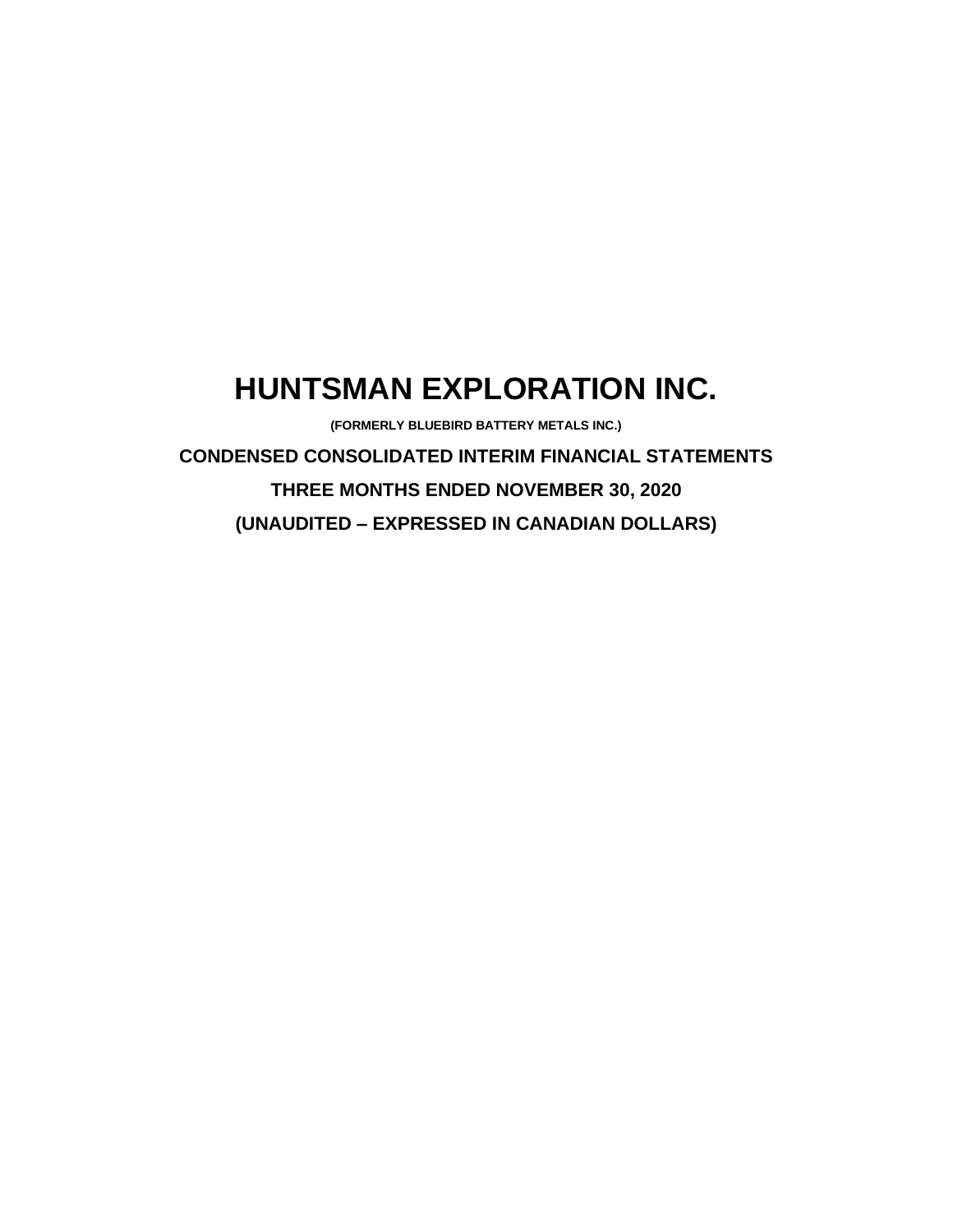# **NOTICE OF NO AUDITOR REVIEW OF CONDENSED CONSOLIDATED INTERIM FINANCIAL STATEMENTS**

Under National Instrument 51-102, Part 4, subsection 4.3(3) (a), if an auditor has not performed a review of the condensed consolidated interim financial statements, they must be accompanied by a notice indicating that the condensed consolidated interim financial statements have not been reviewed by an auditor.

The accompanying unaudited condensed consolidated interim financial statements of the Company have been prepared by and are the responsibility of the Company's management.

The Company's independent auditor has not performed a review of these condensed consolidated interim financial statements in accordance with standards established by the Chartered Professional Accountants of Canada for a review of condensed consolidated interim financial statements by an entity's auditor.

January 28, 2021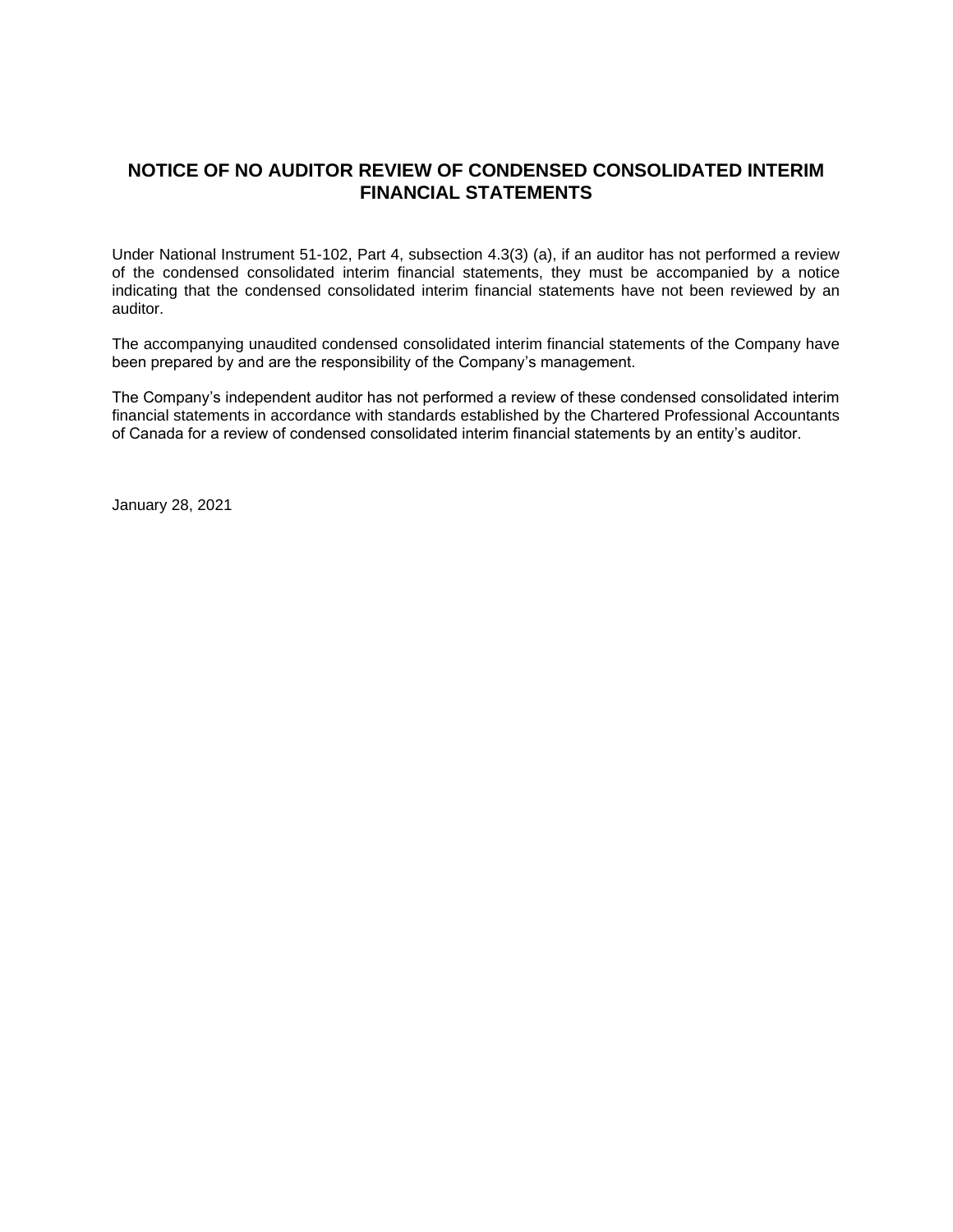## **HUNTSMAN EXPLORATION INC. (formerly BlueBird Battery Metals Inc.) Condensed Consolidated Interim Statements of Financial Position (Expressed in Canadian Dollars)**

|                                                   |                  | November 30, 2020 August 31,2020 |              |  |
|---------------------------------------------------|------------------|----------------------------------|--------------|--|
|                                                   | (unaudited)      |                                  |              |  |
| <b>ASSETS</b>                                     |                  |                                  |              |  |
| Current                                           |                  |                                  |              |  |
| Cash                                              | \$<br>3,419,755  | \$                               | 42,653       |  |
| Amounts receivable                                | 75,130           |                                  | 16,028       |  |
| Prepaid expenses                                  | 264,021          |                                  | 25,220       |  |
|                                                   | 3,758,906        |                                  | 83,901       |  |
| Exploration and evaluation assets (Notes 6 and 8) | 6,967,930        |                                  | 2,730,830    |  |
|                                                   | \$<br>10,726,836 | \$                               | 2,814,731    |  |
| <b>LIABILITIES AND SHAREHOLDERS' EQUITY</b>       |                  |                                  |              |  |
| <b>Liabilities</b>                                |                  |                                  |              |  |
| Current                                           |                  |                                  |              |  |
| Accounts payable and accrued liabilities (Note 8) | \$<br>202,607    | \$                               | 1,018,880    |  |
| Loans payable (Notes 7 and 8)                     |                  |                                  | 262,300      |  |
|                                                   | 202,607          |                                  | 1,281,180    |  |
| <b>Shareholders' Equity</b>                       |                  |                                  |              |  |
| Share capital (Note 9)                            | 23,089,503       |                                  | 13,661,609   |  |
| Share subscriptions received (Note 9)             |                  |                                  | 25,000       |  |
| Contributed surplus (Note 9)                      | 1,996,907        |                                  | 1,810,168    |  |
| <b>Deficit</b>                                    | (14, 564, 111)   |                                  | (13,980,595) |  |
| Accumulated other comprehensive income            | 1,930            |                                  | 17,369       |  |
|                                                   | 10,524,229       |                                  | 1,533,551    |  |
|                                                   | \$<br>10,726,836 | \$                               | 2,814,731    |  |

Going Concern (Note 2) Commitments (Note 6) Subsequent Events (Note 13)

Authorized for issuance on behalf of the Board on January 28, 2021:

 *"Nathan Tribble"* Director

 *"Jeremy Ross"* Director

The accompanying notes are an integral part of these condensed consolidated interim financial statements.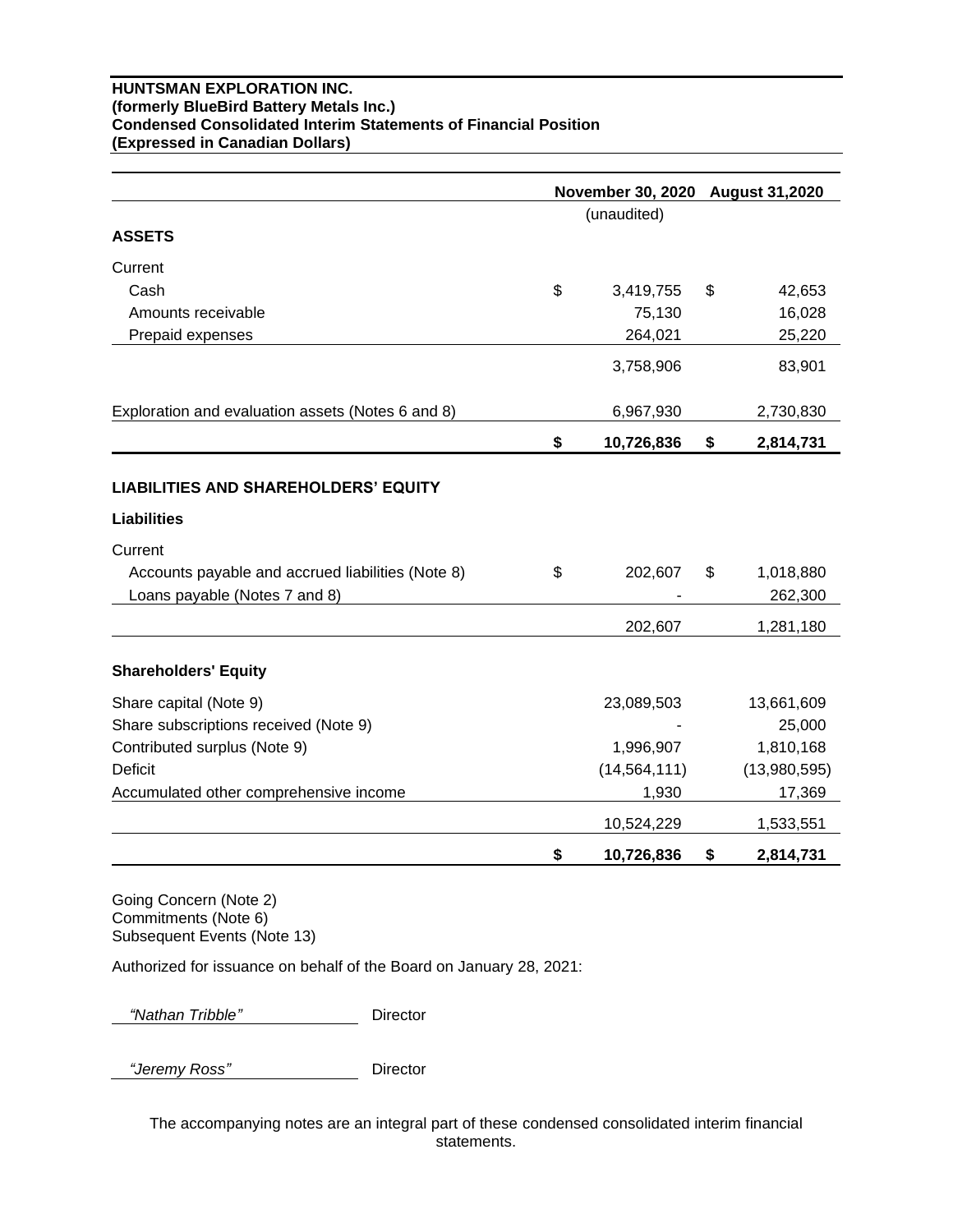## **HUNTSMAN EXPLORATION INC. (formerly BlueBird Battery Metals Inc.) Condensed Consolidated Interim Statements of Comprehensive Loss (Unaudited – Expressed in Canadian Dollars)**

|                                                               | <b>Three Months Ended</b><br>November 30, November 30,<br>2020<br>2019 |    |            |  |
|---------------------------------------------------------------|------------------------------------------------------------------------|----|------------|--|
| <b>Expenses</b>                                               |                                                                        |    |            |  |
| Consulting fees (Note 8)                                      | \$<br>277,819                                                          | \$ | 54,012     |  |
| General exploration costs                                     | 12,355                                                                 |    | 4,006      |  |
| Management fees (Note 8)                                      | 77,500                                                                 |    |            |  |
| Office and general (Note 8)                                   | 20,672                                                                 |    | 12,221     |  |
| Professional fees                                             | 68,358                                                                 |    | 9,840      |  |
| Rent (Note 8)                                                 | 11,000                                                                 |    | 9,000      |  |
| Shareholder communications and investor relations             | 87,868                                                                 |    | 17,650     |  |
| Transfer agent and filing fees                                | 28,700                                                                 |    | 1,535      |  |
| <b>Travel</b>                                                 | 129                                                                    |    |            |  |
| <b>Loss Before Other Item</b>                                 | (584, 401)                                                             |    | (108, 264) |  |
| <b>Other Item</b>                                             |                                                                        |    |            |  |
| Interest income                                               | 885                                                                    |    |            |  |
| <b>Net Loss for the Period</b>                                | (583, 516)                                                             |    | (108, 264) |  |
| <b>Other Comprehensive Income (Loss)</b>                      |                                                                        |    |            |  |
| Item that may be reclassified subsequently to income or loss: |                                                                        |    |            |  |
| Exchange difference on translating foreign operations         | (15, 439)                                                              |    | 1,382      |  |
| <b>Comprehensive Loss for the Period</b>                      | \$<br>(598, 955)                                                       | \$ | (106, 882) |  |
| Loss per Share - Basic and Diluted                            | \$<br>(0.01)                                                           | \$ | (0.00)     |  |
| Weighted Average Number of Common Shares Outstanding          | 49,661,677                                                             |    | 50,598,379 |  |

The accompanying notes are an integral part of these condensed consolidated interim financial statements.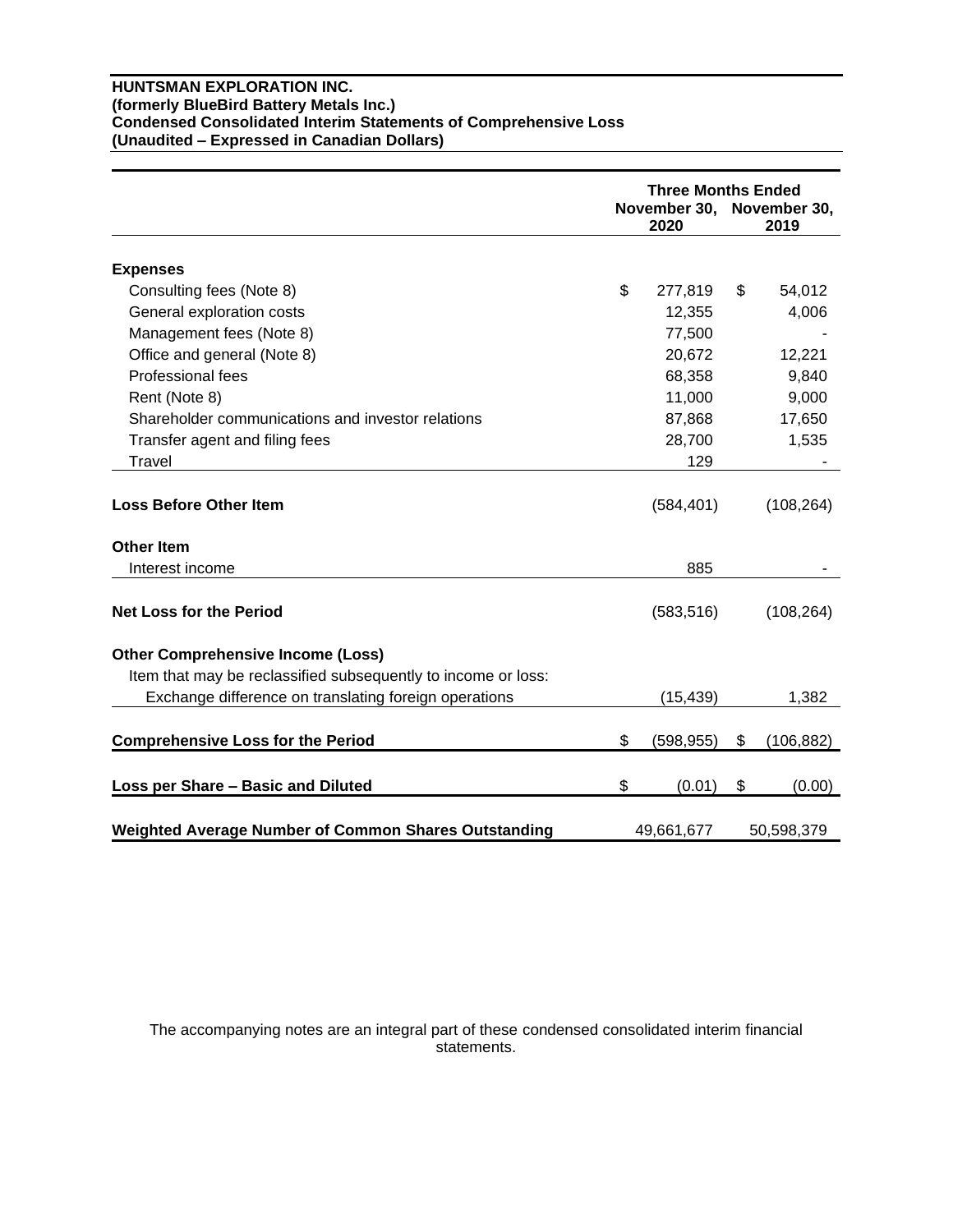## **HUNTSMAN EXPLORATION INC. (formerly BlueBird Battery Metals Inc.) Condensed Consolidated Interim Statements of Changes in Equity (Unaudited – Expressed in Canadian Dollars)**

|                                                                                     |                                   | <b>Share Capital</b> |                      |    |                                             |    |                               |    |                |                                                                      |                     |
|-------------------------------------------------------------------------------------|-----------------------------------|----------------------|----------------------|----|---------------------------------------------|----|-------------------------------|----|----------------|----------------------------------------------------------------------|---------------------|
|                                                                                     | <b>Number of</b><br><b>Shares</b> |                      | <b>Share Capital</b> |    | <b>Obligation to</b><br><b>Issue Shares</b> |    | Contributed<br><b>Surplus</b> |    | <b>Deficit</b> | <b>Accumulated</b><br>Other<br><b>Comprehensive</b><br>Income (Loss) | <b>Total</b>        |
| Balance, August 31, 2019                                                            | 25,299,187                        | \$                   | 12,735,699           | \$ |                                             | \$ | 1,713,867                     | S  | (12,786,598)   | \$<br>(38,660)                                                       | \$<br>1,624,308     |
| Net loss for the period<br>Exchange difference on<br>translating foreign operations |                                   |                      |                      |    |                                             |    |                               |    | (108, 264)     | 1,382                                                                | (108, 264)<br>1,382 |
|                                                                                     |                                   |                      |                      |    |                                             |    |                               |    |                |                                                                      |                     |
| Balance, November 30, 2019                                                          | 25,299,187                        |                      | 12,735,699           |    |                                             |    | 1,713,867                     |    | (12, 894, 862) | (37, 278)                                                            | 1,517,426           |
| Private placements                                                                  | 5,745,454                         |                      | 582,000              |    |                                             |    |                               |    |                |                                                                      | 582,000             |
| Share issuance costs<br>Shares issued for exploration and                           |                                   |                      | (4, 410)             |    |                                             |    |                               |    |                |                                                                      | (4, 410)            |
| evaluation assets                                                                   | 2,187,499                         |                      | 306,250              |    |                                             |    |                               |    |                |                                                                      | 306,250             |
| Obligation to issue shares                                                          |                                   |                      |                      |    | 25,000                                      |    |                               |    |                |                                                                      | 25,000              |
| Warrants exercised                                                                  | 300,500                           |                      | 42,070               |    |                                             |    |                               |    |                |                                                                      | 42,070              |
| Stock options granted                                                               |                                   |                      |                      |    |                                             |    | 96,301                        |    |                |                                                                      | 96,301              |
| Net loss for the period<br>Exchange difference on                                   |                                   |                      |                      |    |                                             |    |                               |    | (1,085,733)    |                                                                      | (1,085,733)         |
| translating foreign operations                                                      |                                   |                      |                      |    |                                             |    |                               |    |                | 54,647                                                               | 54,647              |
| Balance, August 31, 2020                                                            | 33,532,640                        |                      | 13,661,609           |    | 25,000                                      |    | 1,810,168                     |    | (13,980,595)   | 17,369                                                               | 1,533,551           |
| Private placements                                                                  | 30,095,000                        |                      | 6,019,000            |    | (25,000)                                    |    |                               |    |                |                                                                      | 5,994,000           |
| Share issuance costs<br>Shares issued for exploration and                           |                                   |                      | (434, 619)           |    |                                             |    | 186,759                       |    |                |                                                                      | (247, 860)          |
| evaluation assets                                                                   | 14,986,890                        |                      | 3,821,657            |    |                                             |    |                               |    |                |                                                                      | 3,821,657           |
| Warrants exercised                                                                  | 154,545                           |                      | 21,636               |    |                                             |    |                               |    |                |                                                                      | 21,636              |
| Stock options exercised<br>Fair value transferred upon                              | 1,000                             |                      | 200                  |    |                                             |    |                               |    |                |                                                                      | 200                 |
| exercise of stock options                                                           |                                   |                      | 20                   |    |                                             |    | (20)                          |    |                |                                                                      |                     |
| Net loss for the period<br>Exchange difference on                                   |                                   |                      |                      |    |                                             |    |                               |    | (583, 516)     |                                                                      | (583, 516)          |
| translating foreign operations                                                      |                                   |                      |                      |    |                                             |    |                               |    |                | (15, 439)                                                            | (15, 439)           |
| Balance, November 30, 2020                                                          | 78,770,075                        | \$                   | 23,089,503           | S  |                                             | \$ | 1,996,907                     | \$ | (14, 564, 111) | \$<br>1,930                                                          | \$<br>10,524,229    |

The accompanying notes are an integral part of these condensed consolidated interim financial statements.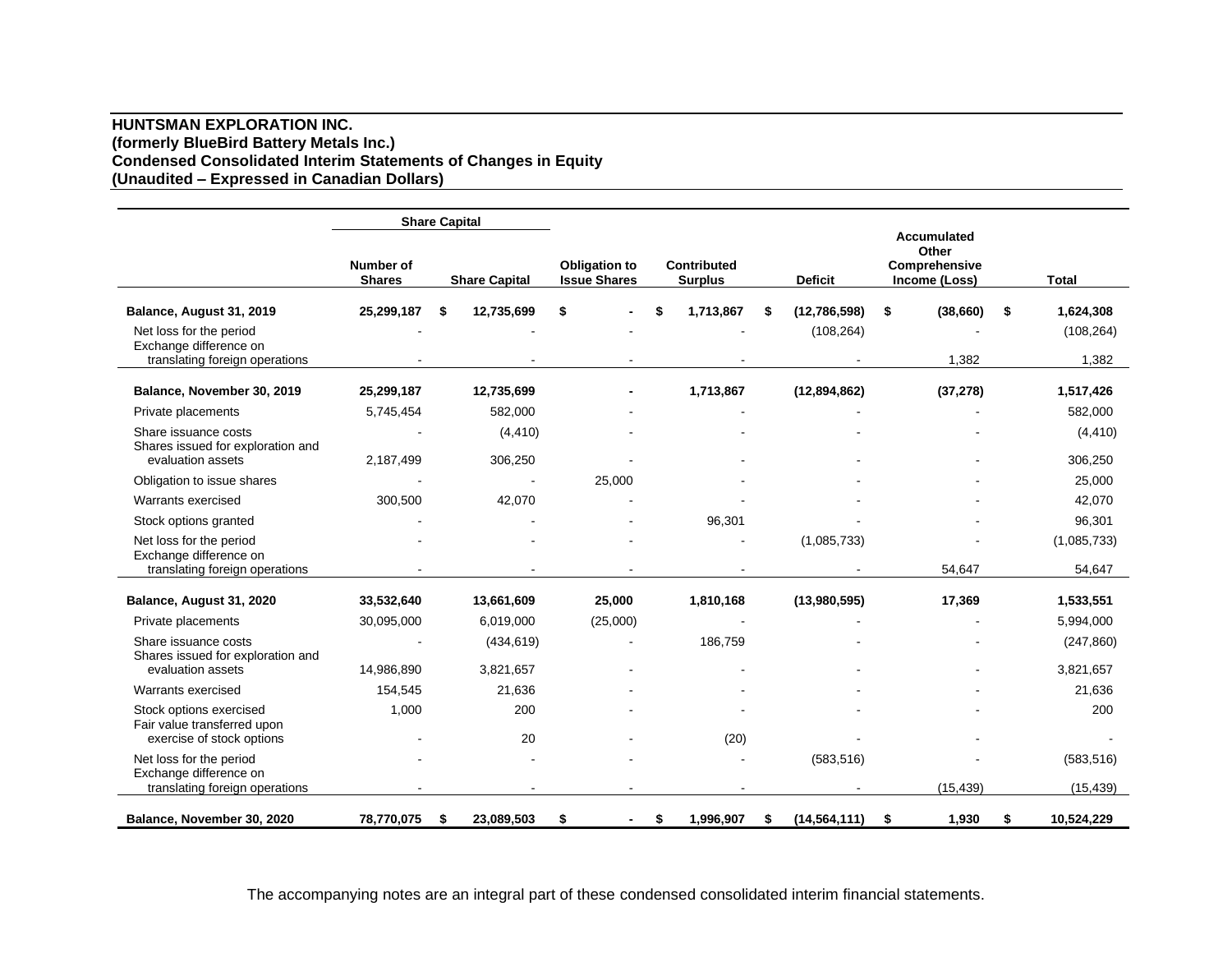## **HUNTSMAN EXPLORATION INC. (formerly BlueBird Battery Metals Inc.) Condensed Consolidated Interim Statements of Cash Flows (Unaudited – Expressed in Canadian Dollars)**

|                                                                                                                 | <b>Three Months Ended</b><br>November 30,<br>November 30,<br>2020<br>2019 |    |            |  |
|-----------------------------------------------------------------------------------------------------------------|---------------------------------------------------------------------------|----|------------|--|
| <b>Operating Activities</b>                                                                                     |                                                                           |    |            |  |
| Net loss for the period                                                                                         | \$<br>$(583, 516)$ \$                                                     |    | (108, 264) |  |
| Changes in non-cash working capital balances:                                                                   |                                                                           |    |            |  |
| Amounts receivable                                                                                              | (59, 102)                                                                 |    | (2,053)    |  |
| Prepaid expenses                                                                                                | (238, 801)                                                                |    | 625        |  |
| Accounts payable and accrued liabilities                                                                        | (782, 608)                                                                |    | 69,326     |  |
| <b>Cash Used in Operating Activities</b>                                                                        | (1,664,027)                                                               |    | (40, 366)  |  |
| <b>Investing Activity</b>                                                                                       |                                                                           |    |            |  |
| Exploration and evaluation asset expenditures, net                                                              | (464, 547)                                                                |    | (32, 749)  |  |
| <b>Cash Used in Investing Activity</b>                                                                          | (464, 547)                                                                |    | (32, 749)  |  |
|                                                                                                                 |                                                                           |    |            |  |
| <b>Financing Activities</b>                                                                                     |                                                                           |    |            |  |
| Shares issued for cash                                                                                          | 5,994,000                                                                 |    |            |  |
| Share issuance costs                                                                                            | (247, 860)                                                                |    |            |  |
| Shares issued for warrant exercise                                                                              | 21,636                                                                    |    |            |  |
| Shares issued for stock option exercise                                                                         | 200                                                                       |    |            |  |
| Proceeds from loans payable                                                                                     |                                                                           |    | 58,300     |  |
| Repayments of loans payable                                                                                     | (262, 300)                                                                |    |            |  |
| <b>Cash Provided by Financing Activities</b>                                                                    | 5,505,676                                                                 |    | 58,300     |  |
| <b>Change in Cash</b>                                                                                           | 3,377,102                                                                 |    | (14, 815)  |  |
| <b>Cash, Beginning of Period</b>                                                                                | 42,653                                                                    |    | 18,507     |  |
|                                                                                                                 | \$                                                                        |    | 3,692      |  |
| <b>Cash, End of Period</b>                                                                                      | 3,419,755                                                                 | \$ |            |  |
| <b>Non-cash Transactions and Supplemental Disclosures</b>                                                       |                                                                           |    |            |  |
| Shares issued for exploration and evaluation assets (Notes 6                                                    |                                                                           |    |            |  |
| and $9)$                                                                                                        | \$<br>3,821,657                                                           |    |            |  |
| Exploration and evaluation asset expenditures included in<br>accounts payable and accrued liabilities (opening) | \$<br>145,407                                                             | \$ | 202,458    |  |
| Exploration and evaluation asset expenditures included in                                                       |                                                                           |    |            |  |
| accounts payable and accrued liabilities (closing)                                                              | \$<br>111,741                                                             | \$ | 178,909    |  |
| Interest paid                                                                                                   | \$                                                                        | \$ |            |  |
| Income taxes paid                                                                                               | \$                                                                        | \$ |            |  |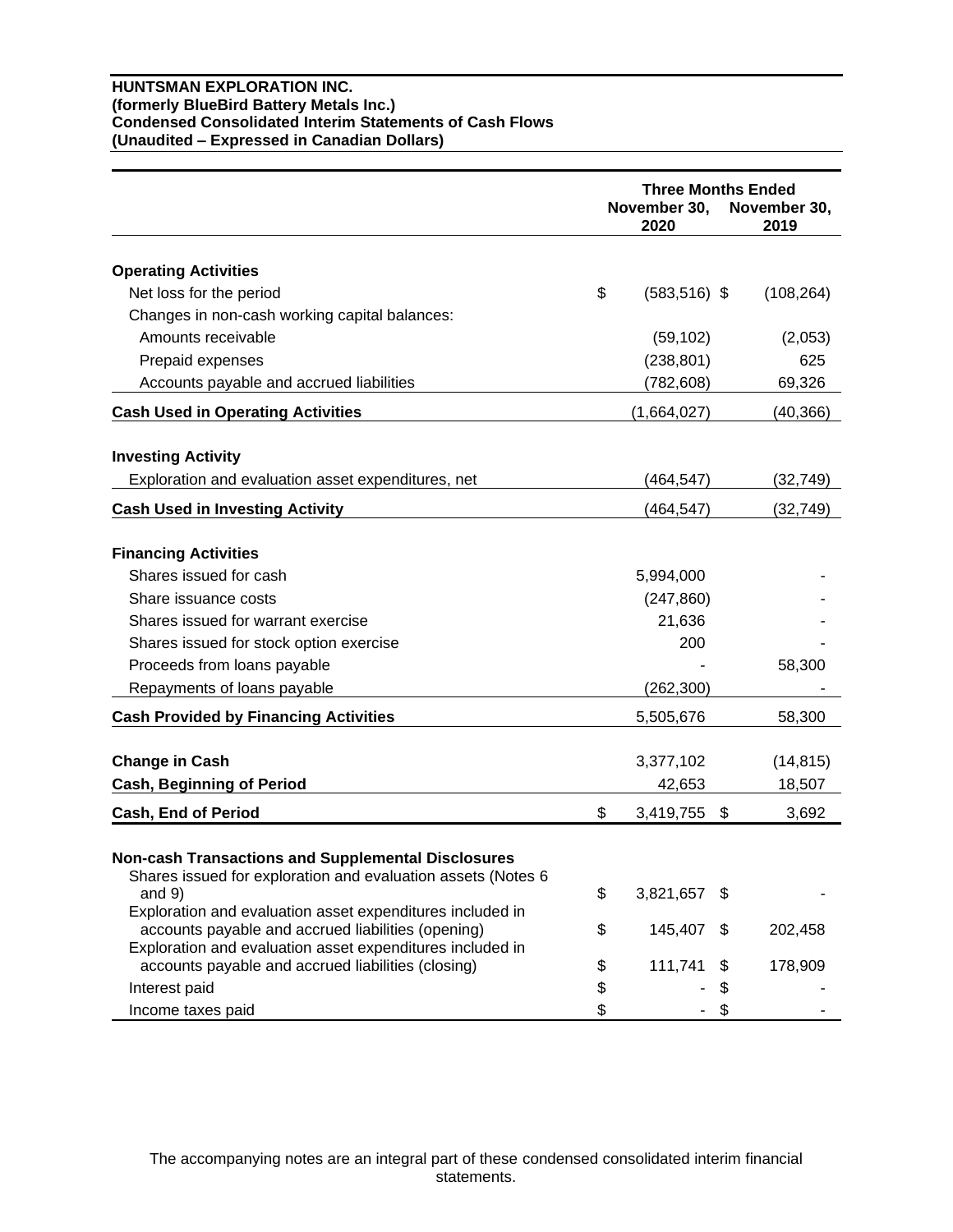# **1. NATURE OF OPERATIONS**

Huntsman Exploration Inc. (formerly BlueBird Battery Metals Inc.) (the "Company") is an exploration stage company incorporated pursuant to the British Columbia *Business Corporations Act* on March 31, 2011. The principal business of the Company is the identification, evaluation and acquisition of mineral properties, as well as exploration of mineral properties once acquired. The Company changed its name from BlueBird Battery Metals Inc. to Huntsman Exploration Inc. on September 17, 2020. The Company's shares are listed for trading on the TSX Venture Exchange ("TSX-V") under the symbol "HMAN" and on the US OTC Markets under the symbol "BBBMF". The address of the Company's corporate office and its principal place of business is 1680 – 200 Burrard Street, Vancouver, British Columbia, Canada, V6C 3L6.

On September 17, 2020, the Company consolidated its common shares on the basis of one new share for two old shares. All share and per share amounts have been revised to reflect the consolidation.

## **2. GOING CONCERN**

These condensed consolidated interim financial statements have been prepared on the basis of accounting principles applicable to a going concern, which assumes that the Company will continue in operation for the foreseeable future and will be able to realize its assets and discharge its liabilities in the normal course of operations.

The Company has incurred a net loss of \$583,516 for the three months ended November 30, 2020 (2019 - \$108,264) and has an accumulated deficit of \$14,564,111 at November 30, 2020. These factors indicate the existence of a material uncertainty that may cast significant doubt about the Company's ability to continue as a going concern.

In early March 2020, there was a global outbreak of coronavirus (COVID-19). The actual and threatened spread of the virus globally has had a material adverse effect on the global economy and, specifically, the regional economies in which the Company operates. The pandemic could continue to have a negative impact on the stock market, including trading prices of the Company's shares and its ability to raise new capital. These factors, among others, could have a significant impact on the Company's operations.

The Company's ability to continue its operations and to realize assets at their carrying values is dependent upon its ability to fund its existing acquisition and exploration commitments on its exploration and evaluation assets when they come due, which would cease to exist if the Company decides to terminate its commitments, and to cover its operating costs. The Company may be able to generate working capital to fund its operations by the sale of its exploration and evaluation assets or raising additional capital through equity markets. However, there is no assurance it will be able to raise funds in the future. These condensed consolidated interim financial statements do not give effect to any adjustments required to realize its assets and discharge its liabilities in other than the normal course of business and at amounts different from those reflected in the accompanying condensed consolidated interim financial statements.

## **3. BASIS OF PREPARATION**

#### a) Statement of compliance

The condensed consolidated interim financial statements of the Company have been prepared in accordance with International Accounting Standard ("IAS") 34 *Interim Financial Reporting*.

The condensed consolidated interim financial statements of the Company should be read in conjunction with the Company's 2020 annual consolidated financial statements that have been prepared in accordance with International Financial Reporting Standards ("IFRS"), as issued by the International Accounting Standards Board.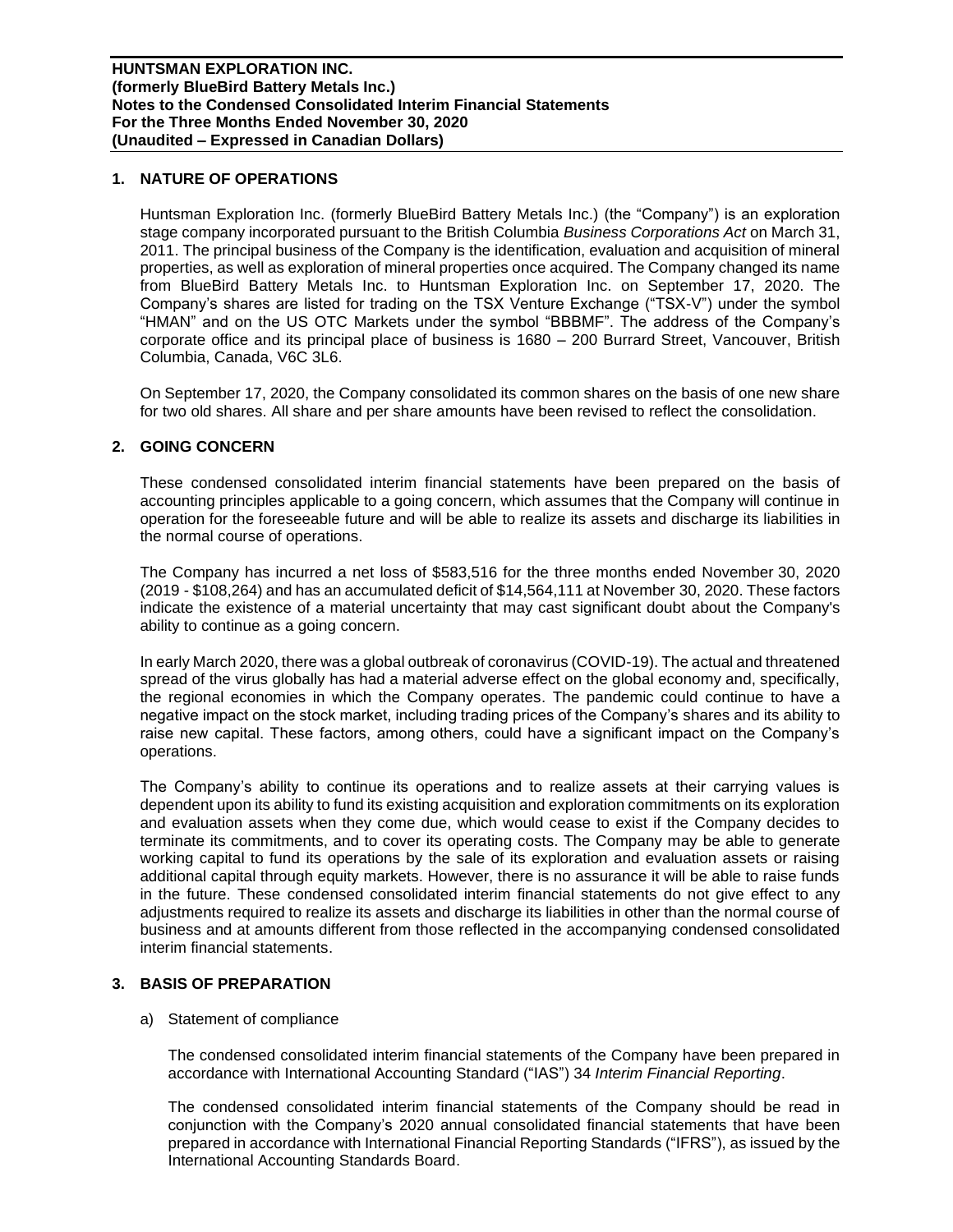## **3. BASIS OF PREPARATION** (Continued)

a) Statement of compliance (continued)

These condensed consolidated interim financial statements were reviewed by the Audit Committee and approved and authorized for issue by the Board of Directors on January 28, 2021.

b) Measurement basis

These condensed consolidated interim financial statements have been prepared under the historical cost basis, except for certain financial instruments that have been measured at fair value. These condensed consolidated interim financial statements have been prepared under the accrual basis of accounting, except for cash flow information.

c) Basis of presentation

These condensed consolidated interim financial statements include the accounts of the Company and its wholly owned subsidiaries, BlueBird Battery Metals Australia Pty. Ltd. and Huntsman Exploration USA Inc., which were incorporated in Australia on April 10, 2018 and in the USA on September 22, 2020, respectively. Intercompany balances and transactions are eliminated in preparation of the Company's condensed consolidated interim financial statements.

d) Foreign currency translation

The functional currency of the Company is the Canadian dollar. The functional currency of the Company's Australian subsidiary is the Australian dollar, and the functional currency of the Company's USA subsidiary is the US dollar, which has been determined to be the currency of the primary economic environment in which the subsidiaries operate.

Transactions in currencies other than the functional currency are recorded at the exchange rates prevailing on the dates of the transactions. At each reporting date, monetary assets and liabilities denominated in foreign currencies are translated at the rates prevailing at the reporting date. Nonmonetary items are measured at historical cost in a functional currency and are not retranslated.

# **4. SIGNIFICANT ACCOUNTING POLICIES**

a) New accounting standards adopted during the period

## *IFRS 3 Business Combinations*

IFRS 3 has been amended to revise the definition of a business to include an input and a substantive process that together significantly contribute to the ability to create outputs. On September 1, 2020, the Company adopted the amendment to IFRS 3 and has determined that there was no impact for the Company.

# *IAS 1 Presentation of Financial Statements and IAS 8 Accounting Policies, Changes in Accounting Estimates and Errors*

IAS 1 and IAS 8 have been amended to use a consistent definition of materiality throughout IFRS and the Conceptual Framework for Financial Reporting; clarify the explanation of the definition of material; and incorporate guidance in IAS 1 regarding immaterial information. On September 1, 2020, the Company adopted the amendment to IAS 1 and IAS 8 and has determined that there was no impact for the Company.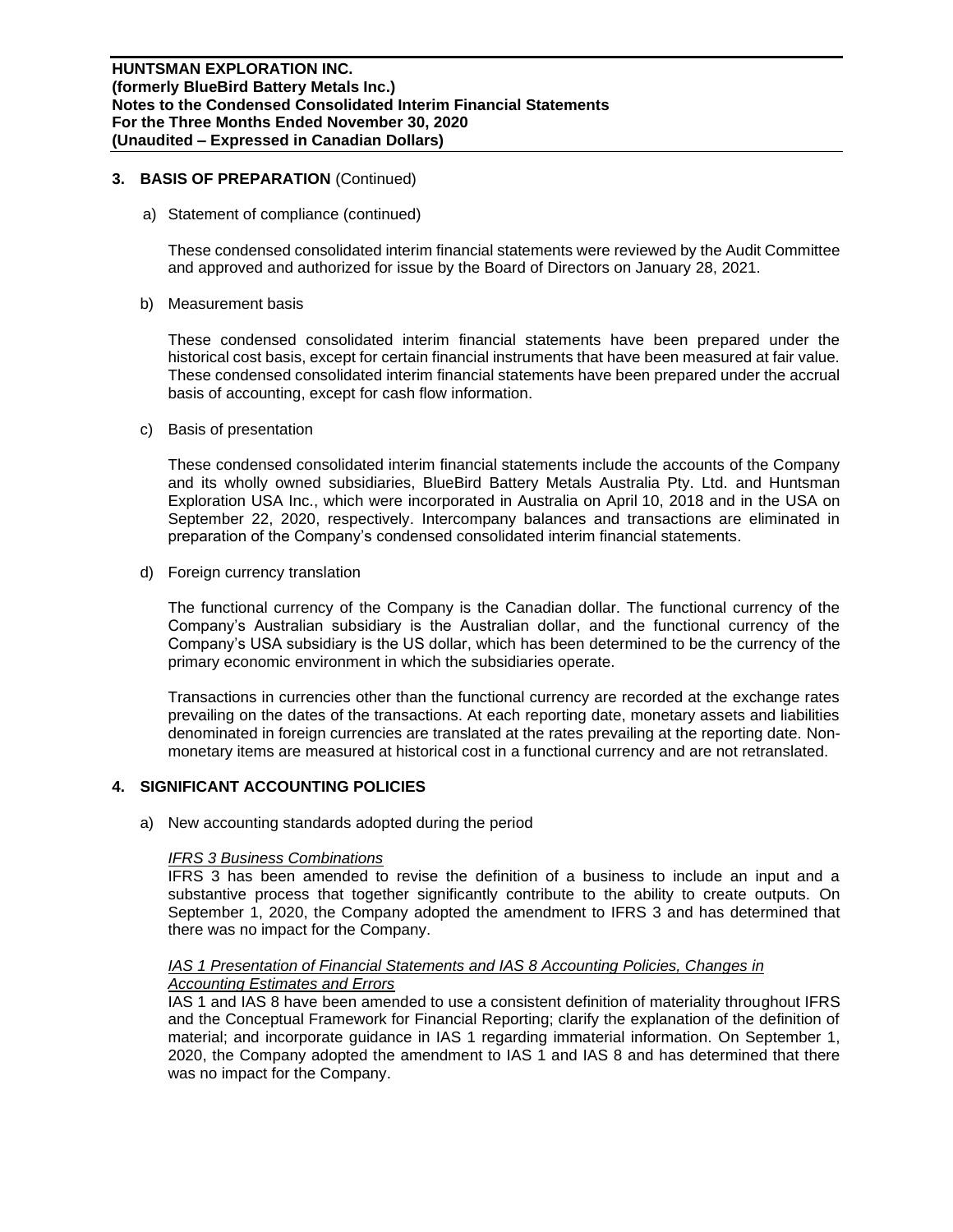# **4. SIGNIFICANT ACCOUNTING POLICIES** (Continued)

b) Accounting standard issued but not yet effective

#### *IAS 1 Presentation of Financial Statements*

IAS 1 has been amended to clarify classification of liabilities as current or non-current. The amendments are effective for the years beginning on or after January 1, 2023. The amendment is expected to have no impact for the Company.

# **5. CRITICAL ACCOUNTING ESTIMATES AND JUDGMENTS**

The Company makes estimates and assumptions about the future that affect the reported amounts of assets and liabilities. Estimates and judgments are continually evaluated based on historical experience and other factors, including expectations of future events that are believed to be reasonable under the circumstances. In the future, actual experience may differ from these estimates and assumptions.

The effect of a change in an accounting estimate is recognized prospectively by including it in comprehensive income (loss) in the year of the change, if the change affects that year only, or in the year of the change and future years, if the change affects both.

## *Critical judgments in applying accounting policies*

Information about critical judgments in applying accounting policies that have the most significant risk of causing material adjustment to the carrying amounts of assets and liabilities recognized in the condensed consolidated interim financial statements within the next financial year are discussed below.

a) Impairment of exploration and evaluation assets

The application of the Company's accounting policy for exploration and evaluation expenditures and impairment of the capitalized expenditures requires judgment in determining whether it is likely that future economic benefits will flow to the Company, which may be based on assumptions about future events or circumstances. Estimates and assumptions made may change if new information becomes available. If, after expenditure is capitalized, information becomes available suggesting that the recovery of expenditure is unlikely, the amount capitalized is written off in profit or loss in the year the new information becomes available.

b) Title to mineral property interests

Although the Company has taken steps to verify title to mineral properties in which it has an interest, these procedures do not guarantee the Company's title. Such properties may be subject to prior agreements or transfers and title may be affected by undetected defects.

c) Income taxes

Significant judgment is required in determining the provision for income taxes. There are many transactions and calculations undertaken during the ordinary course of business for which the ultimate tax determination is uncertain. The Company recognizes liabilities and contingencies for anticipated tax audit issues based on the Company's current understanding of the tax law. For matters where it is probable that an adjustment will be made, the Company records its best estimate of the tax liability, including the related interest and penalties in the current tax provision. Management believes they have adequately provided for the probable outcome of these matters; however, the final outcome may result in a materially different outcome than the amount included in the tax liabilities.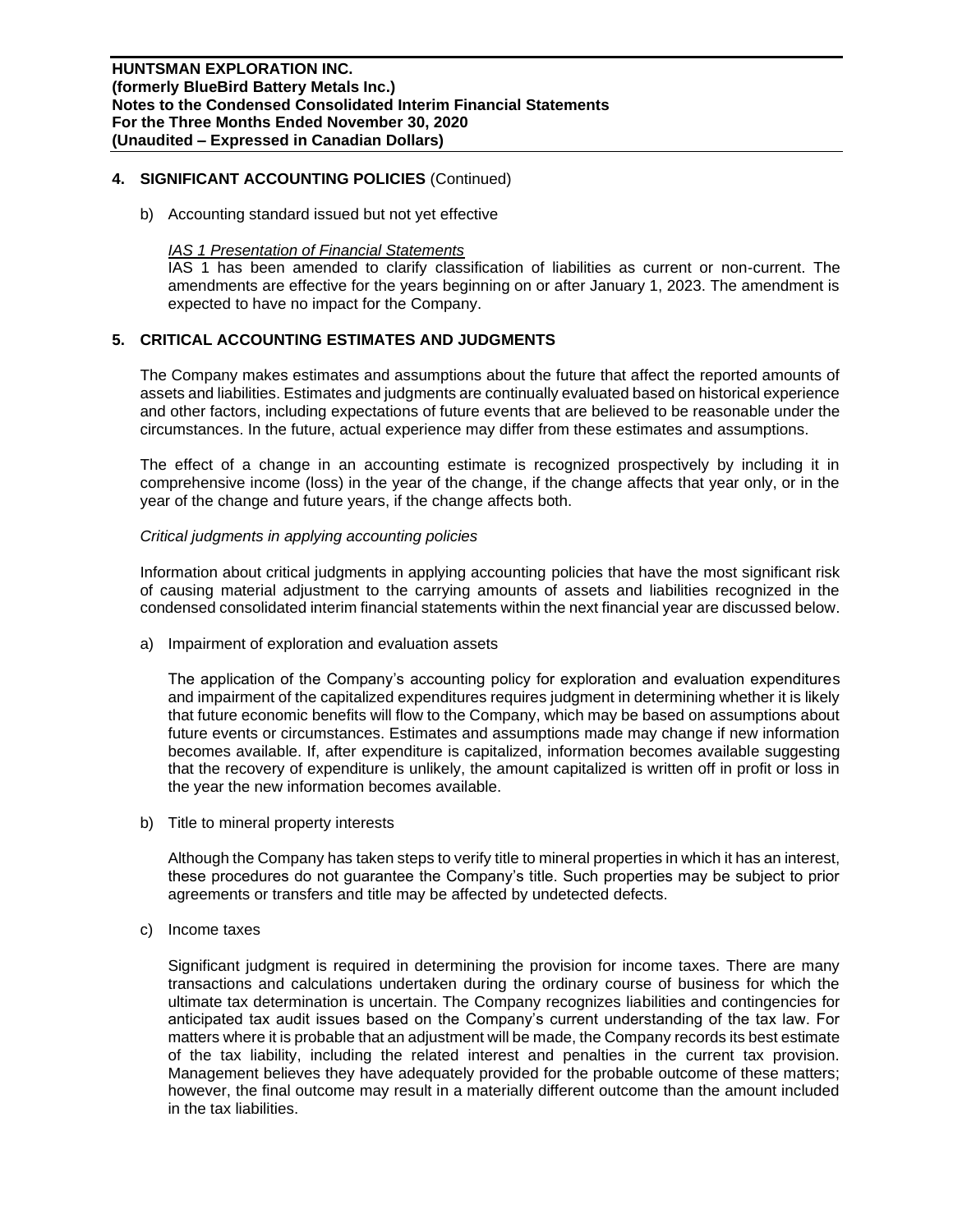# **5. CRITICAL ACCOUNTING ESTIMATES AND JUDGMENTS** (Continued)

*Critical judgments in applying accounting policies (continued)*

c) Income taxes (continued)

In addition, the Company recognizes deferred tax assets relating to tax losses carried forward to the extent that it is probable that taxable profit will be available against which a deductible temporary difference can be utilized. This is deemed to be the case when there are sufficient taxable temporary differences relating to the same taxation authority and the same taxable entity that are expected to reverse in the same year as the expected reversal of the deductible temporary difference, or in years into which a tax loss arising from the deferred tax asset can be carried back or forward. However, utilization of the tax losses also depends on the ability of the taxable entity to satisfy certain tests at the time the losses are recouped.

d) Going concern risk assessment

The Company's ability to continue its operations and to realize assets at their carrying values is dependent upon its ability to fund its existing acquisition and exploration commitments on its exploration and evaluation assets when they come due, which would cease to exist if the Company decides to terminate its commitments, and to cover its operating costs. The Company may be able to generate working capital to fund its operations by the sale of its exploration and evaluation assets or raising additional capital through equity markets. However, there is no assurance it will be able to raise funds in the future. These condensed consolidated interim financial statements do not give effect to any adjustments required to realize its assets and discharge its liabilities in other than the normal course of business and at amounts different from those reflected in the accompanying condensed consolidated interim financial statements.

#### *Key sources of estimation uncertainty*

The following are key assumptions concerning the future and other key sources of estimation uncertainty that have a significant risk of resulting in material adjustments to the condensed consolidated interim financial statements.

a) Decommissioning liabilities

Rehabilitation provisions have been created based on the Company's internal estimates. Assumptions, based on the current economic environment, have been made that management believes are a reasonable basis upon which to estimate the future liability. These estimates take into account any material changes to the assumptions that occur when reviewed regularly by management. Estimates are reviewed annually and are based on current regulatory requirements. Significant changes in estimates of contamination, restoration standards and techniques will result in changes to provisions from year to year. Actual rehabilitation costs will ultimately depend on future market prices for the rehabilitation costs that will reflect the market condition at the time the rehabilitation costs are actually incurred.

The final cost of the currently recognized rehabilitation provisions may be higher or lower than currently provided for. As at November 30, 2020, the Company has no known rehabilitation requirements, and accordingly, no provision has been made.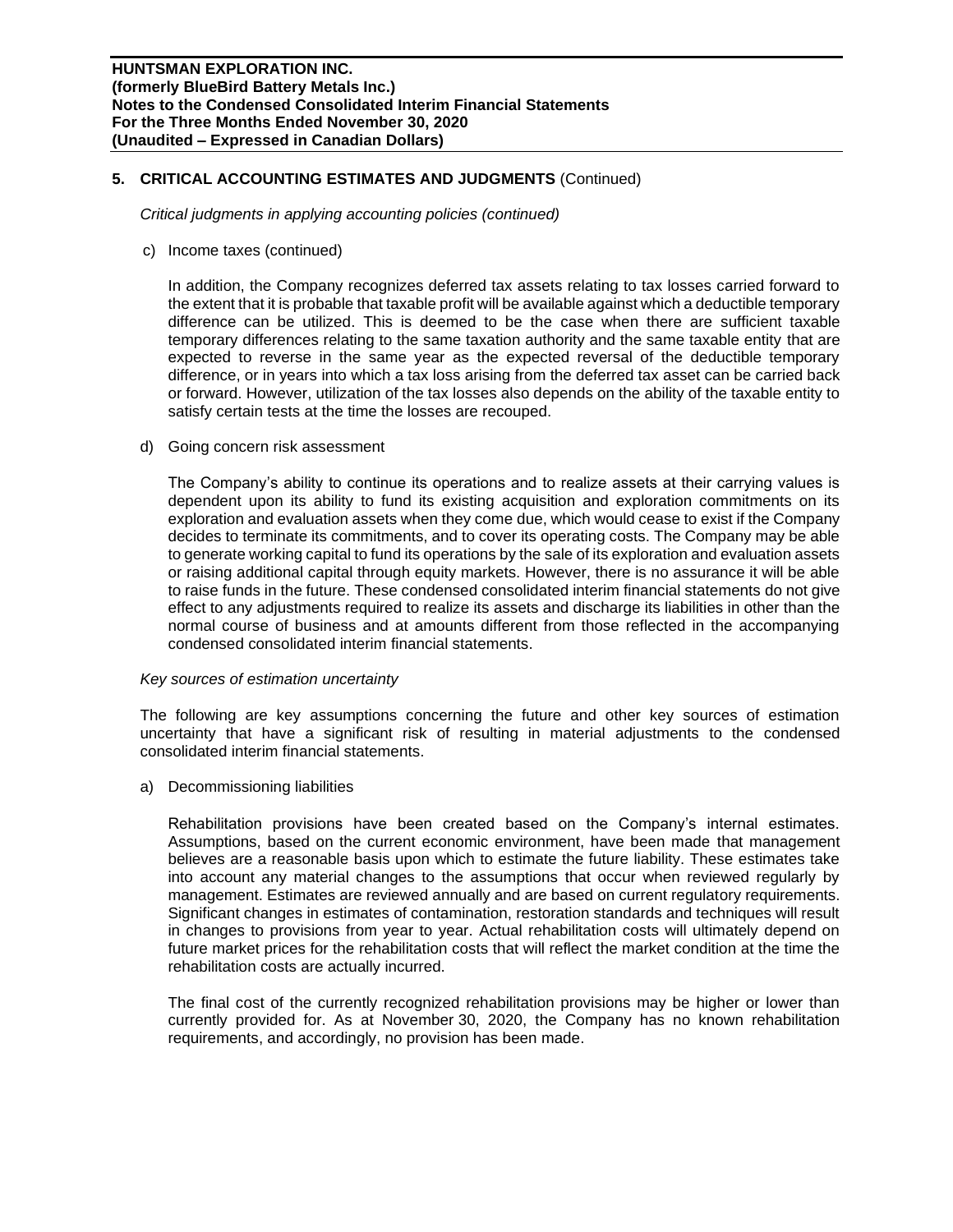**HUNTSMAN EXPLORATION INC. (formerly BlueBird Battery Metals Inc.) Notes to the Condensed Consolidated Interim Financial Statements For the Three Months Ended November 30, 2020 (Unaudited – Expressed in Canadian Dollars)**

# **5. CRITICAL ACCOUNTING ESTIMATES AND JUDGMENTS** (Continued)

*Key sources of estimation uncertainty (continued)*

b) Fair value of stock options granted

The Company uses the Black-Scholes option pricing model to value the stock options granted during the period. The Black-Scholes model was developed for use in estimating the fair value of traded options that have no vesting restrictions and are fully transferable. The model requires management to make estimates that are subjective and may not be representative of actual results. Changes in assumptions can materially affect estimates of fair values.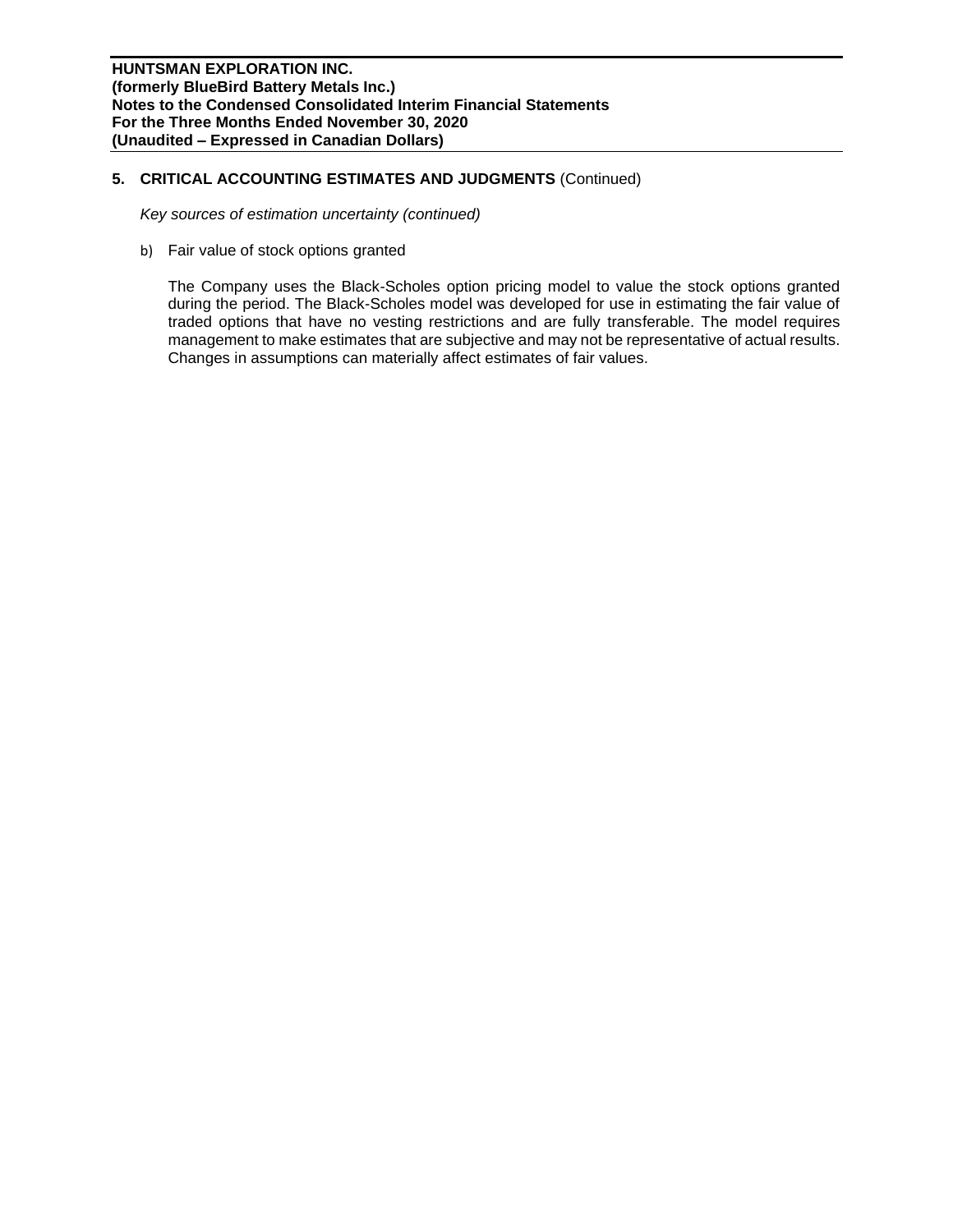**HUNTSMAN EXPLORATION INC. (formerly BlueBird Battery Metals Inc.) Notes to the Condensed Consolidated Interim Financial Statements For the Three Months Ended November 30, 2020 (Unaudited – Expressed in Canadian Dollars)**

# **6. EXPLORATION AND EVALUATION ASSETS**

Total costs incurred on exploration and evaluation assets are summarized as follows:

|                                                                                                                                                |                                |    |                       | <b>Canegrass</b>                            | <b>Ashburton</b>           |    | Atikwa Lake /<br><b>Maybrun</b> |                                                                |
|------------------------------------------------------------------------------------------------------------------------------------------------|--------------------------------|----|-----------------------|---------------------------------------------|----------------------------|----|---------------------------------|----------------------------------------------------------------|
|                                                                                                                                                | <b>Baxter Spring</b>           |    | <b>Flint Property</b> | <b>Property</b>                             | <b>Property</b>            |    | <b>Properties</b>               | <b>Total</b>                                                   |
| <b>Acquisition Costs</b>                                                                                                                       |                                |    |                       |                                             |                            |    |                                 |                                                                |
| Balance, August 31, 2019<br>Acquisition and option payments (shares)<br>Claim costs<br>Impairment<br>Sale of exploration and evaluation assets | 34,071                         |    |                       | \$<br>1,548,832<br>131,250                  | \$<br>175,000<br>(175,000) | S  | 71,493<br>(71, 493)             | \$<br>1,620,325<br>306,250<br>34,071<br>(175,000)<br>(71, 493) |
| Balance, August 31, 2020<br>Acquisition and option payments<br>Claim costs<br>Currency translation difference                                  | 34,071<br>4,150,957<br>(5,908) |    | 86.025<br>(1, 352)    | 1,680,082                                   |                            |    |                                 | 1,714,153<br>4,150,957<br>86,025<br>(7, 260)                   |
| <b>Balance November 30, 2020</b>                                                                                                               | \$<br>4,179,120                | \$ | 84,673                | \$<br>1,680,082                             | \$<br>۰                    | \$ |                                 | \$<br>5,943,875                                                |
| <b>Deferred Exploration Expenditures</b>                                                                                                       |                                |    |                       |                                             |                            |    |                                 |                                                                |
| Balance, August 31, 2019<br>Drilling<br>Geological<br>Sale of exploration and evaluation assets<br>Currency translation difference             |                                |    |                       | \$<br>701,809<br>7,275<br>260,187<br>47,406 | \$                         |    | 248,698<br>(248, 698)           | \$<br>950,507<br>7,275<br>260,187<br>(248, 698)<br>47,406      |
| Balance, August 31, 2020<br>Geological<br><b>Currency translation difference</b>                                                               | 15,183<br>(125)                |    |                       | 1,016,677<br>(7,680)                        |                            |    |                                 | 1,016,677<br>15,183<br>(7,805)                                 |
| Balance, November 30, 2020                                                                                                                     | \$<br>15,058                   | S  |                       | \$<br>1,008,997                             | \$                         | \$ |                                 | \$<br>1,024,055                                                |
| <b>Total Exploration and Evaluation Assets</b>                                                                                                 |                                |    |                       |                                             |                            |    |                                 |                                                                |
| Balance, August 31, 2020                                                                                                                       | \$<br>34,071                   | \$ |                       | \$<br>2,696,759                             | \$<br>$\blacksquare$       | \$ |                                 | \$<br>2,730,830                                                |
| Balance, November 30, 2020                                                                                                                     | \$<br>4,194,178                | \$ | 84,673                | \$<br>2,689,079                             | \$                         | \$ |                                 | \$<br>6,967,930                                                |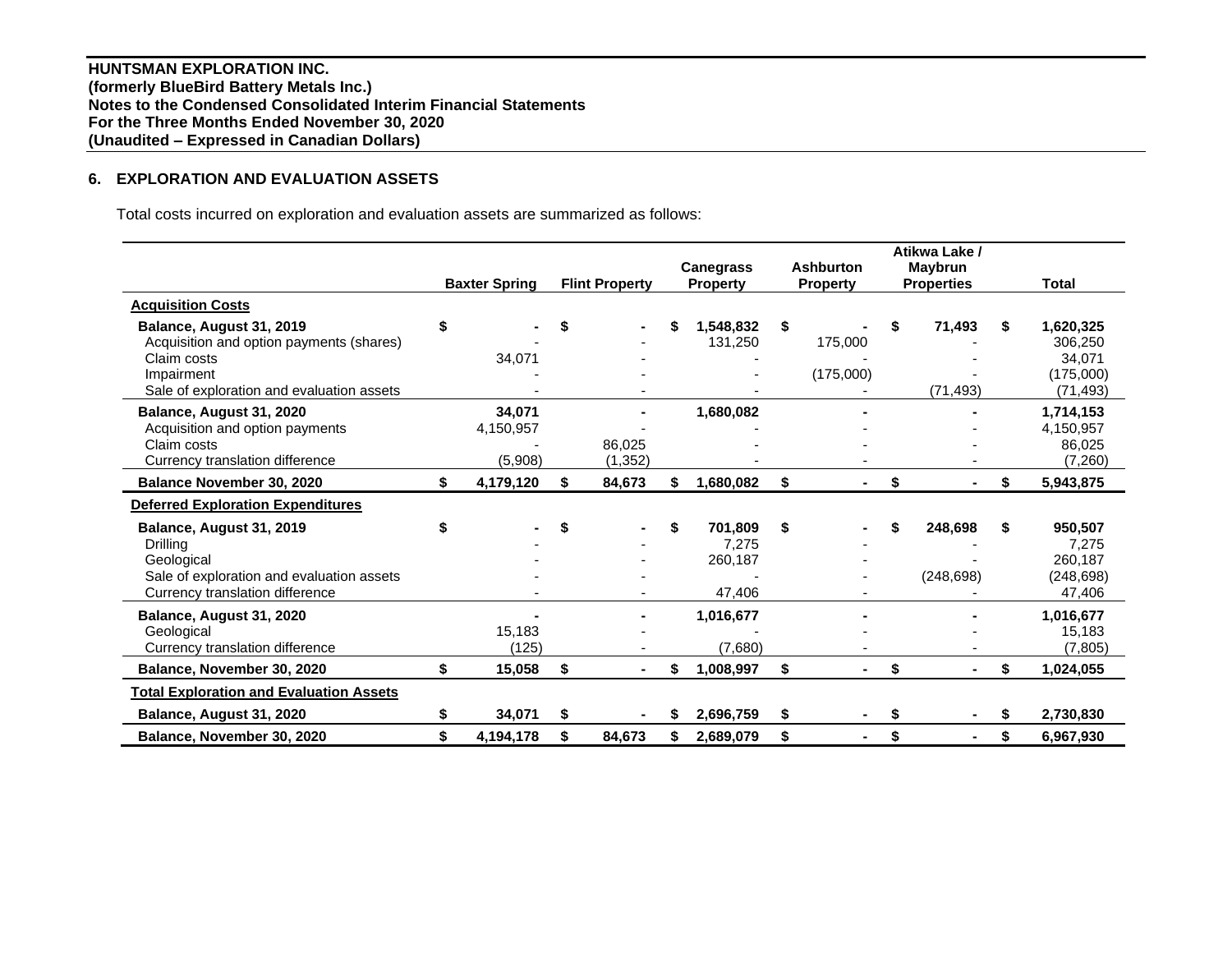# **6. EXPLORATION AND EVALUATION ASSETS** (Continued)

a) Baxter Spring Property

On August 26, 2020, the Company entered into an option agreement to acquire a 100% interest in the Baxter Spring Property, located in Nevada, from Liberty Gold Corp. ("Liberty") and Liberty's wholly owned subsidiary, Pilot Gold (USA) Inc.

In consideration, the Company must make payments as follows:

- Cash payment of US\$250,000 (paid);
- An additional cash payment US\$250,000 on or before December 1, 2021; and
- Issuance of common shares of the Company equal to 19.5% of the outstanding shares (issued 14,986,890 shares valued at \$3,821,657).

The property is subject to a 2% net smelter return royalty ("NSR") and Liberty retains a back-in right to acquire a 35% interest in the property within three years upon payment of the sum of US\$1,000,000 to the Company.

b) Flint Property

During the three months ended November 30, 2020, the Company paid \$86,025 in claim staking fees for the Flint Property, located in Idaho. Subsequent to November 30, 2020, the Company entered into an agreement to acquire additional claims (Note 13(b)).

c) Canegrass Property

On March 15, 2018, the Company entered into an option agreement with Trafalgar Resources Pty. Ltd. ("Trafalgar") to acquire a 100% interest in the Canegrass Property, located in the Mount Magnet region of Western Australia.

In consideration, the Company must make payments as follows:

- Cash payment of \$25,000 (paid) and issuance of 1,500,000 common shares of the Company (issued and valued at \$870,000) upon approval by the TSX-V (approval received on March 21, 2018);
- Issuance of an additional 937,500 common shares of the Company on or before March 21, 2019 (issued and valued at \$553,125); and
- Issuance of an additional 937,500 common shares of the Company on or before March 21, 2020 (issued and valued at \$131,250).

The Company must also incur exploration expenditures as follows:

- \$500,000 on or before March 21, 2019 (incurred);
- An additional \$500,000 on or before March 21, 2020 (incurred); and
- An additional \$500,000 on or before March 21, 2021.

A finder's fee of 130,529 shares (issued and valued at \$75,707) was paid in relation to the agreement. Subject to further TSX-V approval, a discovery bonus of 750,000 common shares of the Company will be issued in the event of discovery of a copper/cobalt equivalent resource of 250,000 ounces or greater on the Canegrass Property.

The Company also paid a \$25,000 letter of intent ("LOI") fee to Trafalgar during the year ended August 31, 2018.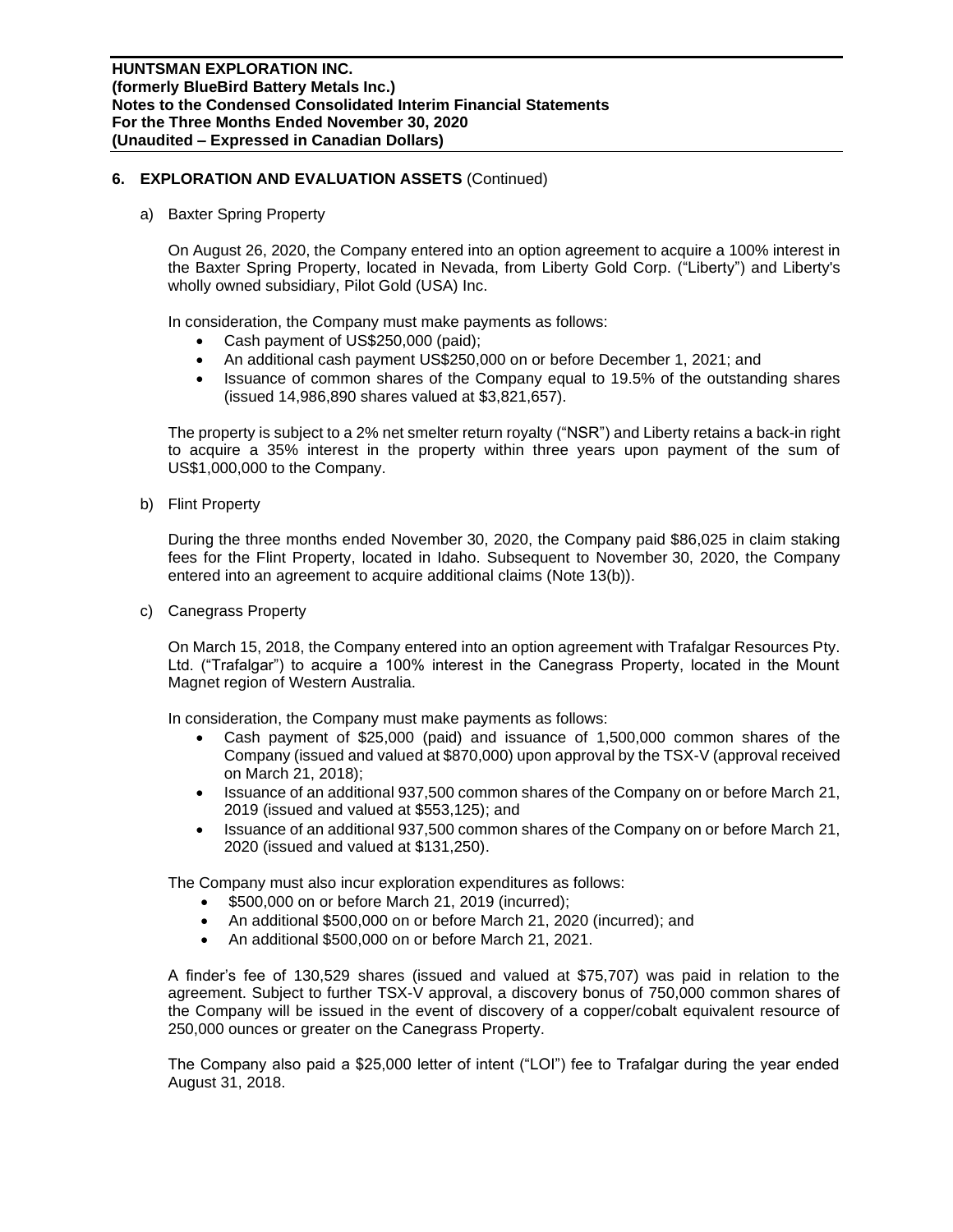# **6. EXPLORATION AND EVALUATION ASSETS** (Continued)

d) Ashburton Project

On August 8, 2018, the Company entered into an agreement to acquire a 100% interest in the Ashburton Project, located in Western Australia.

In consideration, the Company made payments as follows:

- Issued common shares of the Company upon completion with a volume weighted average price ("VWAP") over a 30-day period of \$750,000 (issued and valued at \$514,594 based on the trading price at the date of issuance); and
- Issued common shares of the Company with a VWAP over a 30-day period of \$750,000 on October 9, 2019 (issued and valued at \$175,000 based on the trading price at the date of issuance).

The Company also paid a \$25,000 LOI fee to the vendor during the year ended August 31, 2018.

The Company recorded impairment charges in the amounts of \$635,750 and \$175,000 during the years ended August 31, 2019 and 2020, respectively. The Company retains ownership of the Ashburton Project.

e) Atikwa Lake / Maybrun Properties

On February 4, 2016, the Company entered into an agreement to acquire a 100% undivided interest in 20 mineral claims located in Ontario. As consideration, the Company issued 37,500 common shares of the Company at a value of \$60,000.

In March 2017, an additional five claims were acquired for \$6,480.

On May 1, 2020, the Company entered into an agreement to dispose of the claims acquired in February 2016 and March 2017. In consideration, the Company received \$50,000 in cash. The Company will also conditionally receive 200,000 common shares of a public company if the purchaser of the claims enters into an amalgamation, a reverse takeover, or similar transaction with a publicly traded company. Since the receipt of the 200,000 common shares is conditional and uncertain, no receivable has been recorded. The Company recorded a loss on sale of exploration and evaluation assets of \$270,191 during the year ended August 31, 2020.

# **7. LOANS PAYABLE**

|                                                        | November 30,<br>2020 | August 31,<br>2020 |
|--------------------------------------------------------|----------------------|--------------------|
| Loans payable to current and former directors (Note 8) | ۰.                   | 200,000            |
| Loans payable to shareholders                          |                      | 62,300             |
|                                                        | -                    | 262,300            |

The amounts are unsecured, non-interest-bearing and are due on demand.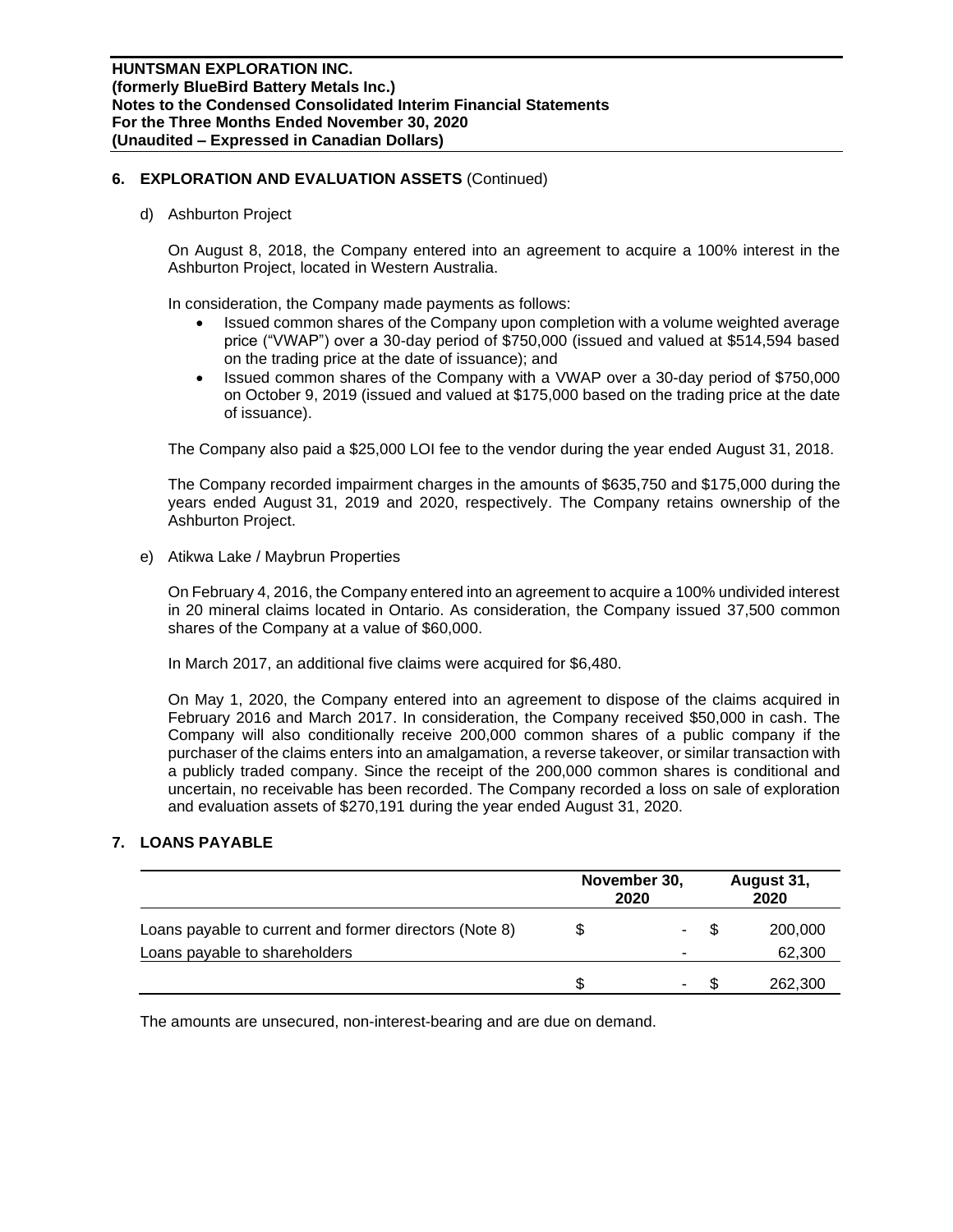# **8. RELATED PARTY BALANCES AND TRANSACTIONS**

These amounts of key management compensation are included in the amounts shown on the condensed consolidated interim statements of comprehensive loss:

|                 | <b>Three Months</b><br>Ended<br>November 30,<br>2020 | <b>Three Months</b><br>Ended<br>November 30,<br>2019 |
|-----------------|------------------------------------------------------|------------------------------------------------------|
| Management fees | 77.500                                               | -                                                    |

Key management includes directors and officers of the Company, including the Chief Executive Officer, President and Chief Financial Officer.

During the three months ended November 30, 2020, the Company also paid or accrued:

- \$11,000 (2019 \$9,000) in rent to a company with common officers and directors;
- \$7,198 (2019 \$nil) in exploration and evaluation asset expenditures to a private company for a director's services;
- \$nil (2019 \$18,000) in consulting fees to a private company controlled by a former officer; and
- \$nil (2019 \$12,000) in office expenses to a private company controlled by a former officer.

As at November 30, 2020, included in accounts payable and accrued liabilities is \$5,250 (August 31, 2020 - \$160,544) due to directors and officers of the Company, \$nil (August 31, 2020 - \$110,250) due to a company controlled by a former officer, \$nil (August 31, 2020 - \$10,500) due to a company with common officers and directors, and \$nil (August 31, 2020 - \$156,715) due to former directors and officers. The amounts are unsecured, non-interest-bearing and are due on demand.

As at November 30, 2020, included in loans payable is \$nil (August 31, 2020 - \$75,000) due to an officer and director and \$nil (August 31, 2020 - \$125,000) due to a private company controlled by a former officer (Note 7). The amounts are unsecured, non-interest-bearing and are due on demand.

# **9. SHARE CAPITAL**

a) Authorized

The Company is authorized to issue an unlimited number of common shares without par value.

b) Issued and outstanding

*During the three months ended November 30, 2020*

- On October 19, 2019, the Company completed a placement for gross proceeds of \$5,639,000. The Company issued 28,195,000 units at a price of \$0.20 per unit. Each unit consisted of one common share of the Company and one share purchase warrant. Each warrant entitles the holder to acquire one common share of the Company at an exercise price of \$0.35 for a period of three years. The Company paid finder's fees of \$216,690 in cash and issued 1,083,450 finder's warrants with an exercise price of \$0.35 and a term to expiry of three years. The Company paid other share issuance costs of \$31,170. The Company received \$25,000 in connection with this private placement prior to August 31, 2020.
- On November 12, 2020, the Company issued 14,986,890 common shares valued at \$3,821,657 for the acquisition of the Baxter Spring Property (Note 6(a)).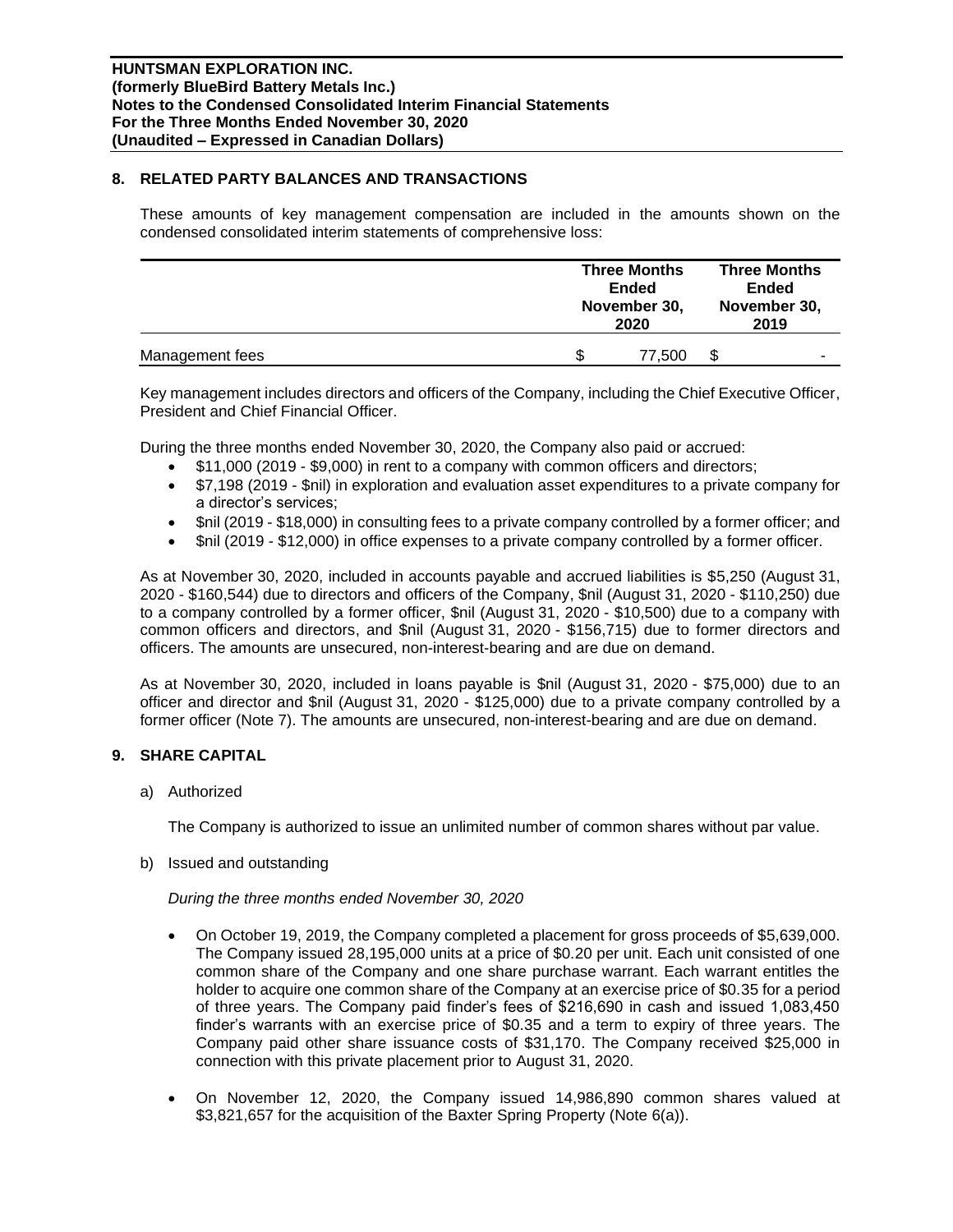b) Issued and outstanding (continued)

*During the three months ended November 30, 2020 (continued)*

- On November 27, 2020, the Company completed a private placement for gross proceeds of \$380,000. The Company issued 1,900,000 units at a price of \$0.20 per unit. Each unit consisted of one common share of the Company and one share purchase warrant. Each warrant entitles the holder to acquire one common share of the Company at an exercise price of \$0.35 for a period of three years.
- During the three months ended November 30, 2020, the Company received \$21,636 and \$200 pursuant to the exercise of 154,545 warrants and 1,000 stock options, respectively.

#### *During the year ended August 31, 2020*

- On December 31, 2019, the Company completed a non-brokered private placement for gross proceeds of \$82,000. The Company issued 745,454 units at a price of \$0.11 per unit. Each unit consisted of one common share of the Company and one share purchase warrant. Each warrant entitles the holder to acquire one common share of the Company at an exercise price of \$0.14 for a period of two years. The Company incurred \$1,160 of share issuance costs.
- On March 9, 2020, the Company issued 937,500 common shares valued at \$131,250 for the acquisition of the Canegrass Property (Note 6(c)).
- On March 11, 2020, the Company issued 1,249,999 common shares valued at \$175,000 for the acquisition of the Ashburton Property (Note 6(d)).
- On March 18, 2020, the Company completed a non-brokered private placement for gross proceeds of \$500,000. The Company issued 5,000,000 common shares at a price of \$0.10 per share and incurred \$3,250 of share issuance costs.
- During the year ended August 31, 2020, the Company received \$42,070 pursuant to the exercise of 300,500 warrants.
- c) Warrants

Warrant transactions and the number of warrants outstanding for the three months ended November 30, 2020 and year ended August 31, 2020 are summarized as follows:

|                                  |            | <b>November 30, 2020</b> |             | <b>August 31, 2020</b> |
|----------------------------------|------------|--------------------------|-------------|------------------------|
|                                  |            | Weighted                 |             | Weighted               |
|                                  | Number of  | Average                  | Number of   | Average                |
|                                  | Warrants   | <b>Exercise Price</b>    | Warrants    | <b>Exercise Price</b>  |
| Outstanding, beginning of period | 533,472    | \$0.24                   | 5,068,666   | \$0.30                 |
| Issued                           | 31,178,450 | \$ 0.35                  | 745.454     | \$0.14                 |
| Exercised                        | (154,545)  | \$0.14                   | (300, 500)  | \$0.14                 |
| <b>Expired</b>                   | (88, 519)  | \$0.72                   | (4,980,148) | \$0.30                 |
| Outstanding, end of period       | 31,468,858 | \$0.35                   | 533,472     | \$0.24                 |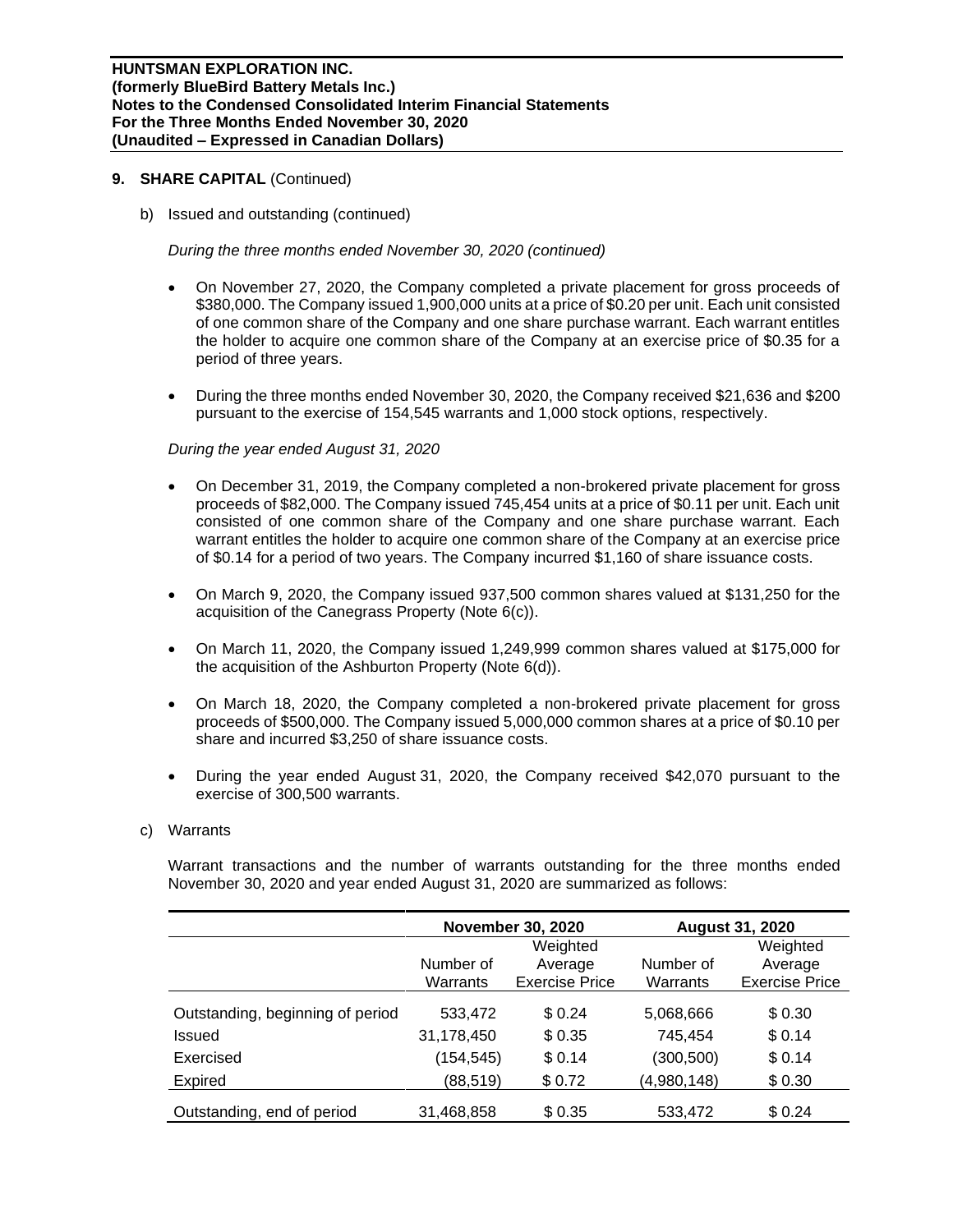## c) Warrants (continued)

The following warrants were outstanding and exercisable at November 30, 2020:

| <b>Expiry Date</b> | <b>Weighted Average</b><br><b>Remaining Contractual</b><br>Life in Years | <b>Exercise Price</b> | Warrants   |
|--------------------|--------------------------------------------------------------------------|-----------------------|------------|
| December 31, 2021  | 1.08                                                                     | \$0.14                | 290,408    |
| October 19, 2023   | 2.88                                                                     | \$0.35                | 29,278,450 |
| November 27, 2023  | 2.99                                                                     | \$0.35                | 1,900,000  |
|                    | 2.87                                                                     |                       | 31,468,858 |

The Company applies the fair value method using the Black-Scholes option pricing model in accounting for its finder's warrants granted. During the three months ended November 30, 2020, the Company granted 1,083,450 finder's warrants (year ended August 31, 2020 - nil) with a fair value of \$186,759 (year ended August 31, 2020 - \$nil). The fair value of each finder's warrant grant for the three months ended November 30, 2020 and year ended August 30, 2020 was calculated using the following weighted average assumptions:

|                                        | <b>November 30, 2020</b> | <b>August 31, 2020</b> |
|----------------------------------------|--------------------------|------------------------|
| Expected life (years)                  | 3.00                     | N/A                    |
| Risk-free interest rate                | 0.25%                    | N/A                    |
| Expected annualized volatility         | 118%                     | N/A                    |
| Dividend yield                         | N/A                      | N/A                    |
| Stock price at grant date              | \$0.265                  | N/A                    |
| Exercise price                         | \$0.35                   | N/A                    |
| Weighted average grant date fair value | \$0.17                   | N/A                    |

## d) Stock options

The Company adopted a Stock Option Plan (the "Plan") to grant incentive stock options to directors, officers, employees and consultants. Under the Plan, the aggregate number of common shares that may be subject to option at any one time may not exceed 10% of the issued common shares of the Company as of that date, including options granted prior to the adoption of the Plan. Options granted may not exceed a term of 10 years, and the term will be reduced to one year following the date of death of the optionee. All options vest when granted unless they are otherwise specified by the Board of Directors or if they are granted for investor relations activities. Options granted for investor relations activities vest over a twelve-month period with no more than 25% of the options vesting in any three-month period.

During the three months ended November 30, 2020, the Company did not recognize any sharebased payment expense in connection with any options granted during the period (year ended August 31, 2020 - \$96,301).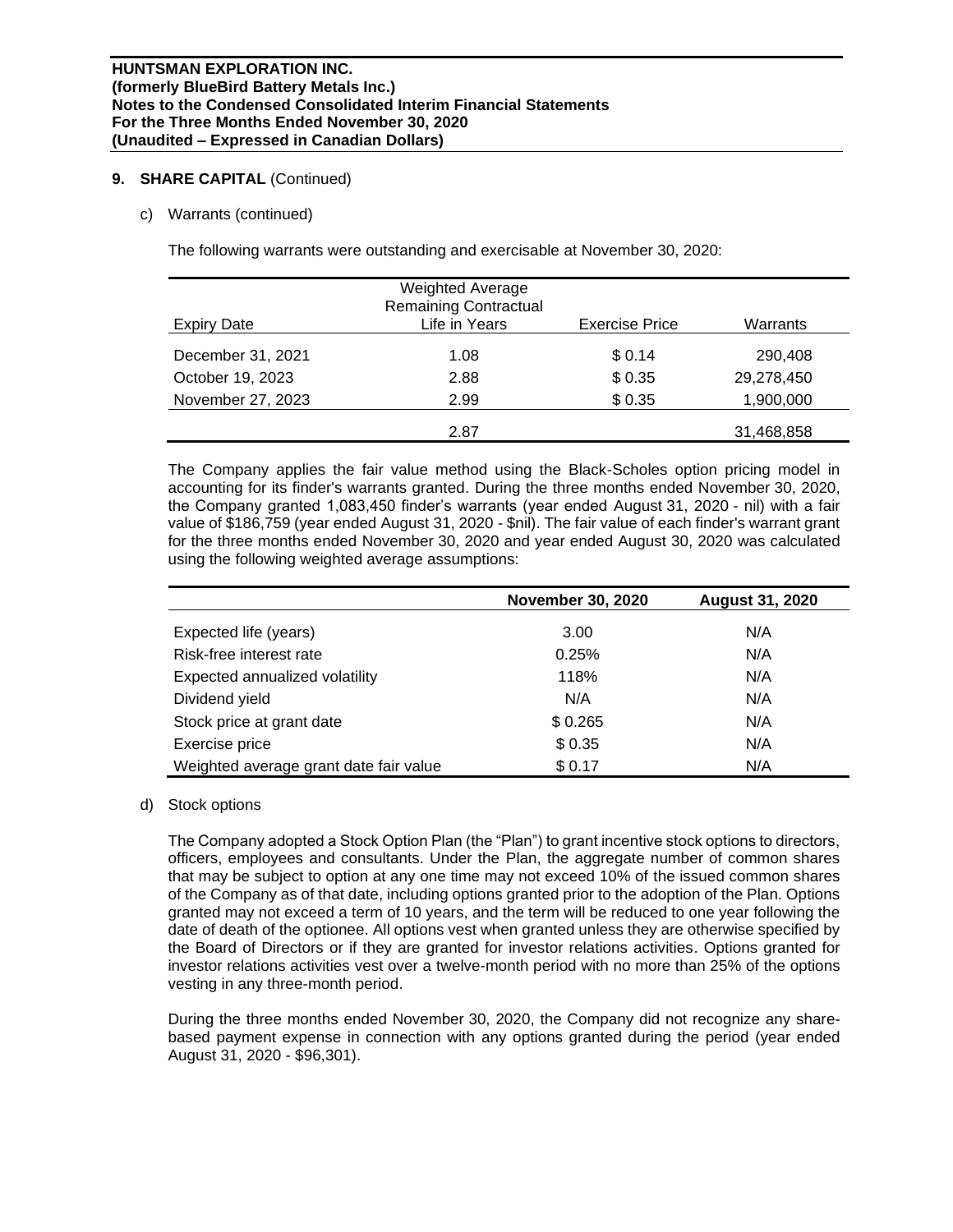d) Stock options (continued)

The following is a summary of option transactions under the Company's Plan for the three months ended November 30, 2020 and year ended August 31, 2020:

|                                  | <b>November 30, 2020</b> |          | <b>August 31, 2020</b> |          |
|----------------------------------|--------------------------|----------|------------------------|----------|
|                                  |                          | Weighted |                        | Weighted |
|                                  |                          | Average  |                        | Average  |
|                                  | Number of                | Exercise | Number of              | Exercise |
|                                  | Options                  | Price    | Options                | Price    |
| Outstanding, beginning of period | 2,742,500                | \$0.34   | 2,492,500              | \$0.52   |
| <b>Expired</b>                   | (150,000)                | \$0.50   | (950,000)              | \$0.65   |
| Exercised                        | (1,000)                  | \$0.20   |                        | ٠        |
| Granted                          |                          |          | 1,200,000              | \$0.20   |
| Outstanding, end of period       | 2,591,500                | \$0.33   | 2,742,500              | \$0.34   |

The following options were outstanding and exercisable at November 30, 2020:

| <b>Expiry Date</b> | <b>Weighted Average</b><br>Remaining<br>Contractual Life<br>in Years | <b>Exercise Price</b> | Outstanding | Exercisable |
|--------------------|----------------------------------------------------------------------|-----------------------|-------------|-------------|
|                    |                                                                      |                       |             |             |
| March 8, 2021      | 0.27                                                                 | \$0.40                | 200,000     | 200,000     |
| March 28, 2021     | 0.32                                                                 | \$0.57                | 50,000      | 50,000      |
| January 23, 2022   | 1.15                                                                 | \$0.44                | 962,500     | 962,500     |
| May 1, 2022        | 1.42                                                                 | \$0.50                | 180,000     | 180,000     |
| March 25, 2023     | 2.32                                                                 | \$0.20                | 1,199,000   | 1,199,000   |
|                    | 1.62                                                                 |                       | 2,591,500   | 2,591,500   |

The Company applies the fair value method using the Black-Scholes option pricing model in accounting for its stock options granted. The fair value of each stock option grant was calculated using the following weighted average assumptions:

|                                        | <b>November 30, 2020</b> | <b>August 31, 2020</b> |
|----------------------------------------|--------------------------|------------------------|
| Expected life (years)                  | N/A                      | 3.00                   |
| Risk-free interest rate                | N/A                      | 0.70%                  |
| Expected annualized volatility         | N/A                      | 105%                   |
| Dividend yield                         | N/A                      | N/A                    |
| Stock price at grant date              | N/A                      | \$0.14                 |
| Exercise price                         | N/A                      | \$0.20                 |
| Weighted average grant date fair value | N/A                      | \$0.08                 |

Option pricing models require the input of highly subjective assumptions regarding volatility. The Company has used historical volatility to estimate the volatility of the share price.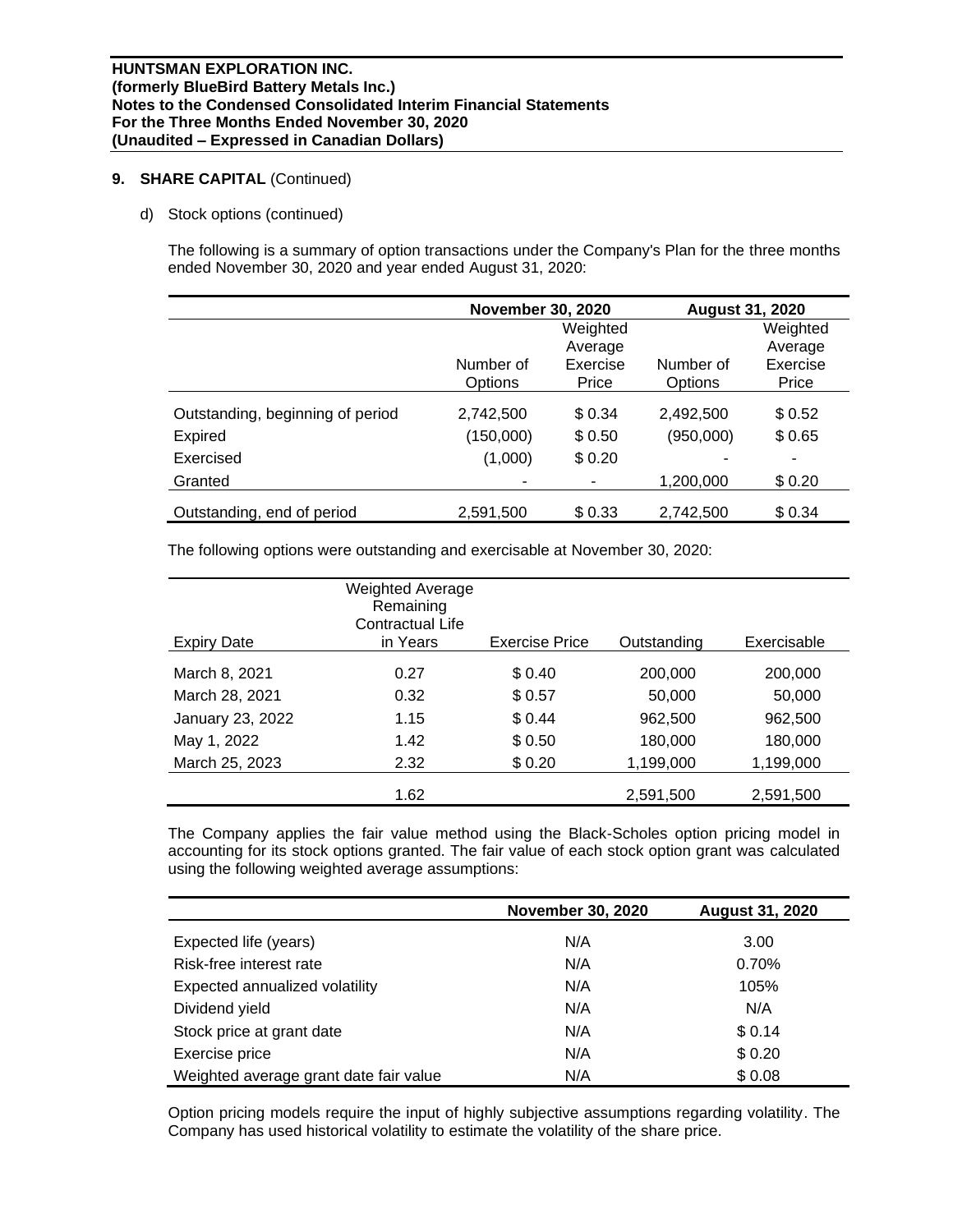d) Stock options (continued)

During the three months ended November 30, 2020, the Company transferred \$20 from the sharebased payments reserve to deficit upon the exercise of 1,000 stock options granted to consultants.

# **10. FINANCIAL INSTRUMENTS**

The Company's financial instruments include cash, amounts receivable, accounts payable and loans payable. Cash is classified as fair value through profit or loss. Amounts receivable is classified as measured at amortized cost. Accounts payable and loans payable are classified as measured at amortized cost. The carrying values of these instruments approximate their fair values due to the relatively short periods to maturity.

The following table sets forth the Company's financial asset measured at fair value by level within the fair value hierarchy as follows:

| <b>November 30, 2020</b> |         | Level 2<br>Level 1 |         |                          | Level 3 |   |       | Total     |  |  |
|--------------------------|---------|--------------------|---------|--------------------------|---------|---|-------|-----------|--|--|
| Cash                     |         | 3,419,755          | S       | ۰                        |         | ۰ | Æ     | 3,419,755 |  |  |
| <b>August 31, 2020</b>   | Level 1 |                    | Level 2 |                          | Level 3 |   | Total |           |  |  |
| Cash                     |         | 42,653             | \$      | $\overline{\phantom{0}}$ |         | ۰ | S     | 42,653    |  |  |

## *Financial risk management objectives and policies*

The risks associated with these financial instruments and the policies on how to mitigate these risks are set out below. Management manages and monitors these exposures to ensure appropriate measures are implemented in a timely and effective manner.

a) Credit risk

Credit risk is the risk of an unexpected loss if a customer or third party to a financial instrument fails to meet its contractual obligations. The financial instrument that potentially subjects the Company to concentrations of credit risk consists principally of cash. To minimize the credit risk on cash, the Company places the instrument with a major Canadian financial institution.

b) Liquidity risk

The Company manages liquidity risk by maintaining a balance between continuity of funding and flexibility through the use of borrowings. Management closely monitors the liquidity position and expects to have adequate sources of funding to finance the Company's projects and operations. As at November 30, 2020, the Company had cash of \$3,419,755 (August 31, 2020 - \$42,653) to settle accounts payable and accrued liabilities of \$202,607 (August 31, 2020 - \$1,018,880) and loans payable of \$nil (August 31, 2020 - \$262,300). The Company will be required to obtain additional financing to satisfy its liabilities. All of the liabilities presented as accounts payable are due within 30 days of the reporting date.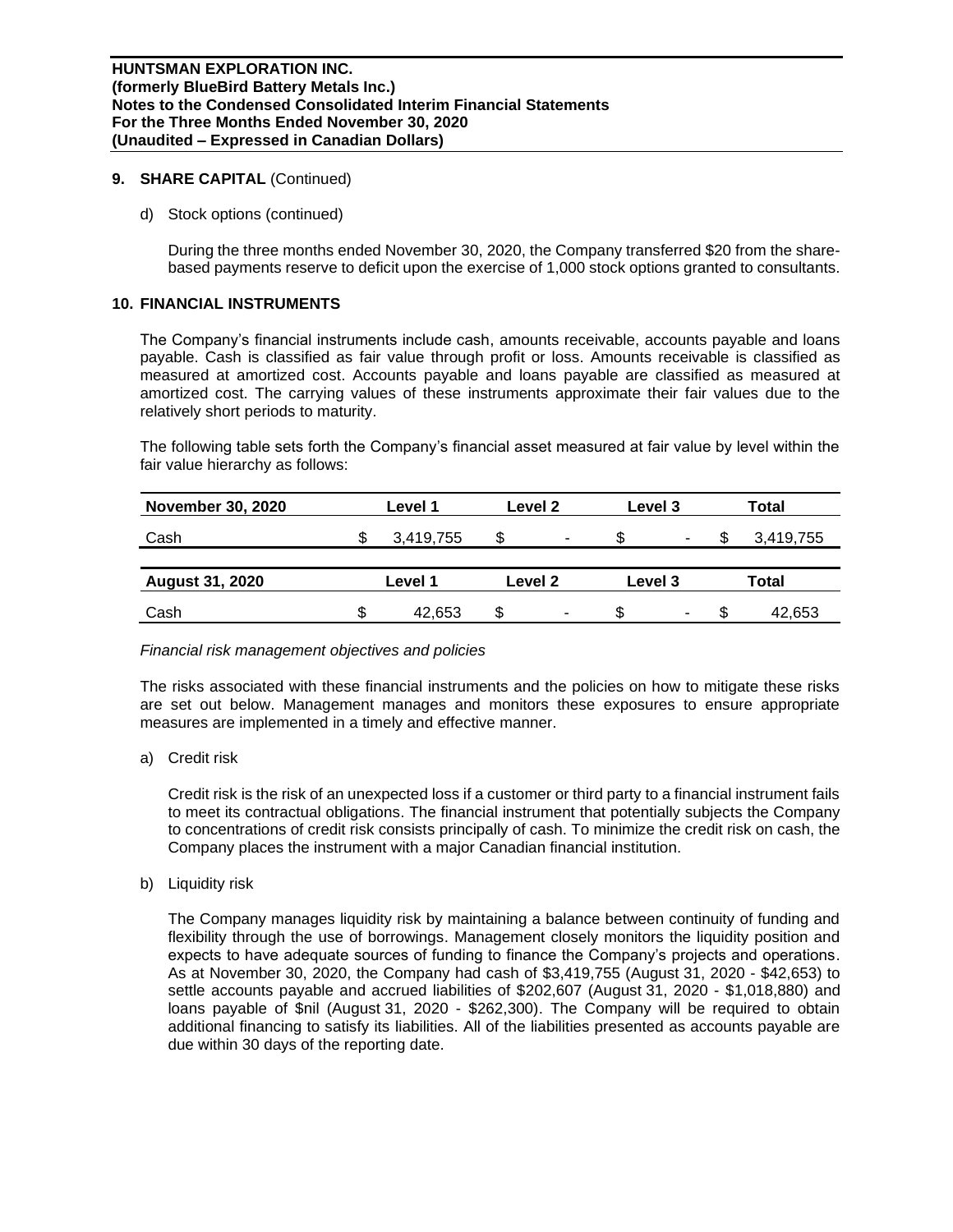## **10. FINANCIAL INSTRUMENTS** (Continued)

c) Market risk

Market risk is the risk that changes in market prices, such as foreign exchange rates and interest rates, will affect the Company's income or the value of its holdings of financial instruments. The objective of market risk management is to manage and control market risk exposures within acceptable parameters, while optimizing the return on capital.

- *i) Currency risk –* Currency risk is the risk that the fair value or future cash flows will fluctuate as a result of changes in foreign exchange rates. The Company has operations in Canada, the USA and Australia, and incurs operating and exploration expenditures in all currencies. The fluctuation of the Canadian dollar in relation to the United States and Australian dollars will have an impact upon the results of the Company. A fluctuation in the exchange rates between the Canadian and Australian dollars of 10% would result in a change to the Company's cash of \$200 and accounts payable and accrued liabilities of \$700. A fluctuation in the exchange rates between the Canadian and the United States dollars of 10% would result in a change to the accounts payable and accrued liabilities of \$1,400. The Company does not use any techniques to mitigate currency risk.
- *ii) Interest rate risk –* The Company is exposed to interest rate risk on the variable rate of interest earned on bank deposits. The fair value interest rate risk on bank deposits is insignificant as the deposits are short-term. The Company has not entered into any derivative instruments to manage interest rate fluctuations. The Company has no interest-bearing financial liabilities.
- *iii) Other price risk –* Other price risk is the risk that the fair value or future cash flows of a financial instrument will fluctuate due to changes in market prices, other than those arising from interest rate risk. The Company does not have significant exposure to this risk.

# **11. MANAGEMENT OF CAPITAL**

The Company considers its capital to be comprised of shareholders' equity.

The Company manages the capital structure and makes adjustments to it in light of changes in economic conditions and the risk characteristics of the underlying assets. To maintain or adjust the capital structure, the Company may attempt to issue new shares. Although the Company has been successful at raising funds in the past through the issuance of share capital, it is uncertain whether it will continue this method of financing due to the current difficult market conditions.

In order to facilitate the management of its capital requirements, the Company prepares expenditure budgets that are updated as necessary depending on various factors, including successful capital deployment and general industry conditions.

Management reviews the capital structure on a regular basis to ensure that the above objectives are met. There have been no changes to the Company's approach to capital management during the three months ended November 30, 2020 and year ended August 31, 2020. The Company is not subject to externally imposed capital requirements.